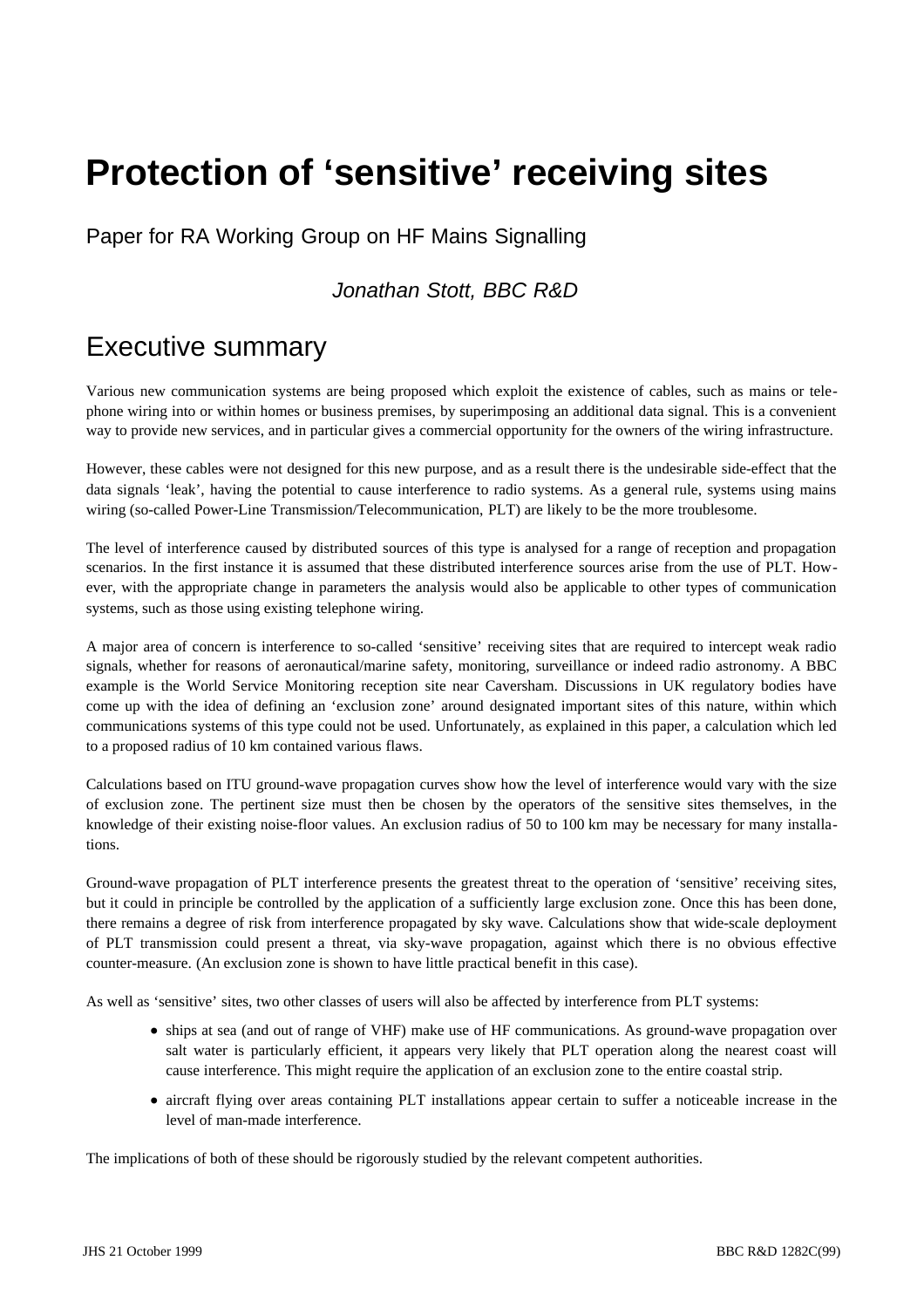## **1. Introduction**

Various new forms of communication systems are being proposed which exploit the existence of cables originally provided for some other purpose, such as mains or telephone wiring into or within the home or business premises, by superimposing an additional signal to convey data. Obviously the use of such a facility is a convenient way to provide new services, and in particular gives a commercial opportunity for the owners of such wiring infrastructure which enters homes or businesses.

However, there is a downside to this. The cables were not designed as communication cables for this new purpose, and as a result there is the undesirable side-effect that the data signals 'leak' and have the potential to cause interference to radio systems. In effect, the cable acts as a transmitting antenna. As a general rule, systems using mains wiring (so-called Power-Line Transmission/Telecommunication, PLT) are likely to be the more troublesome of the two types, as telephone cables start out with the general intention of being balanced and correctly terminated — albeit for a lesser frequency range — although this may not always be achieved in practice.

Various interference scenarios can be considered. An obvious one is where reception takes place close to the cable carrying the additional data signal. In this case the majority of the interference comes from just this single cable. This type of interference can be regulated by imposing a limit on the permitted (interfering) field strength, as measured at some specific distance from the cable in question. This is the approach taken in the draft MPT 1570 (Ref. 1) which has been drawn up by the Radiocommunications Agency in consultation with affected parties.

The interference effect is not limited to the immediate environment of the cable. The interference detectable from one such system will of course decay with distance, and so interference might appear to be less of a problem for more-remote receivers. However, if systems of this type are installed to feed many homes and businesses, each will make its own contribution to the interference. A remote receiver will thus pick up the sum of a large number of interfering sources, each somewhat attenuated but in total still having the potential to cause difficulty.

This latter problem is of particular significance for so-called 'sensitive sites' that are required to intercept weak radio signals, whether for reasons of aeronautical/marine safety, monitoring, surveillance or indeed radio astronomy. A BBC example is the World Service Monitoring reception site near Caversham. Discussions in UK regulatory bodies have come up with the idea of defining an 'exclusion zone' around designated important sites of this nature, within which communications systems of this type could not be used. An important question is then to choose the size of these zones. Clearly the size would depend on the type of cable-communications system in question.

This paper covers the case of one type of PLT system, but with the appropriate substitution of parameter values it should be possible to extend the method to other cases which similarly have a large number of distributed interference sources. The paper shows that some previous calculations were over-optimistic — i.e. the necessary exclusion distances may be rather larger than previously considered.

The main thrust of the paper considers ground-based receiving sites suffering interference as a result of ground-wave propagation. A further step considers sky-wave propagation of interference to the same receiver. As the geometry and method of the problem is similar, the latter calculation can easily be modified to consider receivers on board aircraft. Similarly, the ground-wave and sky-wave calculations can be extrapolated for receivers on board ships at sea.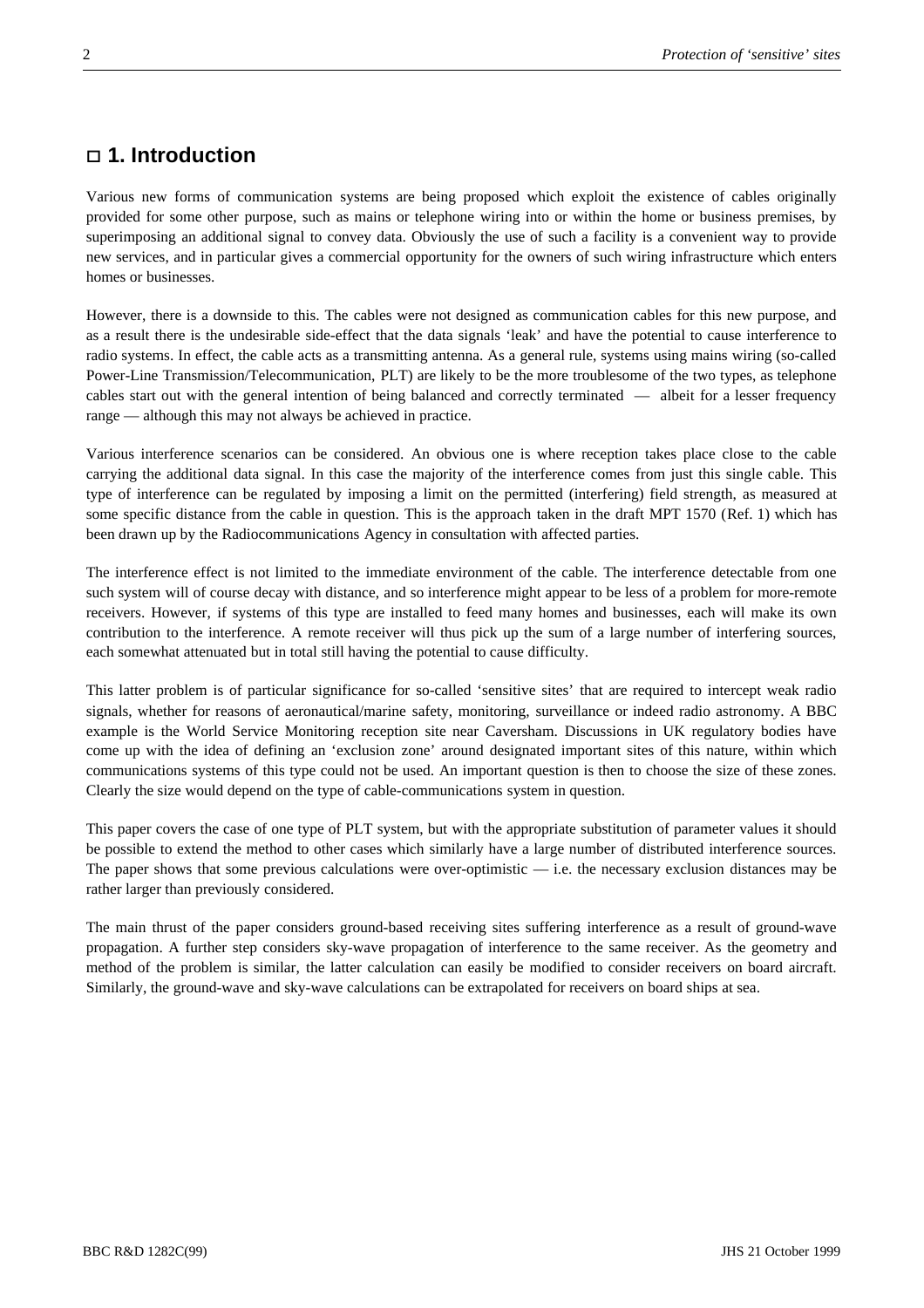## **2. Key steps in the analysis**

The calculations involve two key steps:

determining the interference caused by a single system at some distance

This involves knowing how much interfering signal is radiated, and how it propagates over a distance, i.e. how much it is attenuated as a function of distance.

• accounting for the summation of interference from the many similar sources that will be present once systems of this type are fully deployed

This includes knowing the physical distribution of the interference sources, and the manner and geometry of the propagation path(s) by which the interference reaches the victim receiver.

We can reasonably assume that the signals from the many interference sources are uncorrelated (as long as all the links are not used in some kind of broadcast mode carrying the same data!), and so their total effect on one receiver can be assessed by power addition. Furthermore, we may note that by the Central Limit Theorem, the more independent interference contributions there are, the more their combination will tend to have a normal amplitude distribution, like Gaussian noise.

Ideally we should consider the particular location of each interference source, determine the propagation from each source to the victim receiver, and perform a power summation. This is probably impractical for potentially-widespread systems, and is certainly not possible when the system is only a proposal so that the locations are unknown in detail. What we can do instead is to estimate the *density* of potential installations, treat the sources as being uniformly spread over an area and replace the summation of a finite number of sources by an integral over an area. This is a reasonable procedure as long as the sources are never too close to the receiver. This should be a fair assumption for calculating exclusion zones, but would not be the case for calculating interference where the distance from the nearest source to the receiver is small compared with the distance between sources. In the latter situation, the nearest source would clearly dominate in practice whereas its influence would be underestimated by the integration method, in which it is treated as spread-out so that part of it is, in effect, further away.

## **3. Assumptions**

#### **3.1. General assumptions, and naming of variables**

• each of the (discrete) interference sources is treated as radiating interference isotropically

If we consider one such source in isolation then this is clearly not the case — the particular cable will have some arbitrary frequency-dependent radiation pattern. But when we sum the influence of many sources (none of which is allowed to be dominant, as previously explained) the peaks and nulls of individual sources will tend to average out.

• each system is thus equivalent to a transmitter (of power equal to that deliberately injected into the cable) coupled to an antenna which is isotropic in directivity. However, because it is a lossy 'antenna' (we hope that most of the data signal is either transmitted through the cable to its desired destination, or dissipated in cable losses — only a part is *radiated*) the effective antenna gain takes some value less than 0 dBi.

Let the antenna effective gain just described be  $g_{TX}$  in linear units or  $G_{TX} = 10 \text{Log}[10, g_{TX}]$  dBi.

Let the power injected into the cable (within the relevant bandwidth — frequently 10 kHz is used, to match measuringreceiver technique) be  $p_{TX}$  watts or  $P_{TX} = 10 \text{Log}[10, p_{TX}]$  dBW. (Strictly the units of measurement are thus e.g. W/10kHz — for brevity, this will not always be spelt out).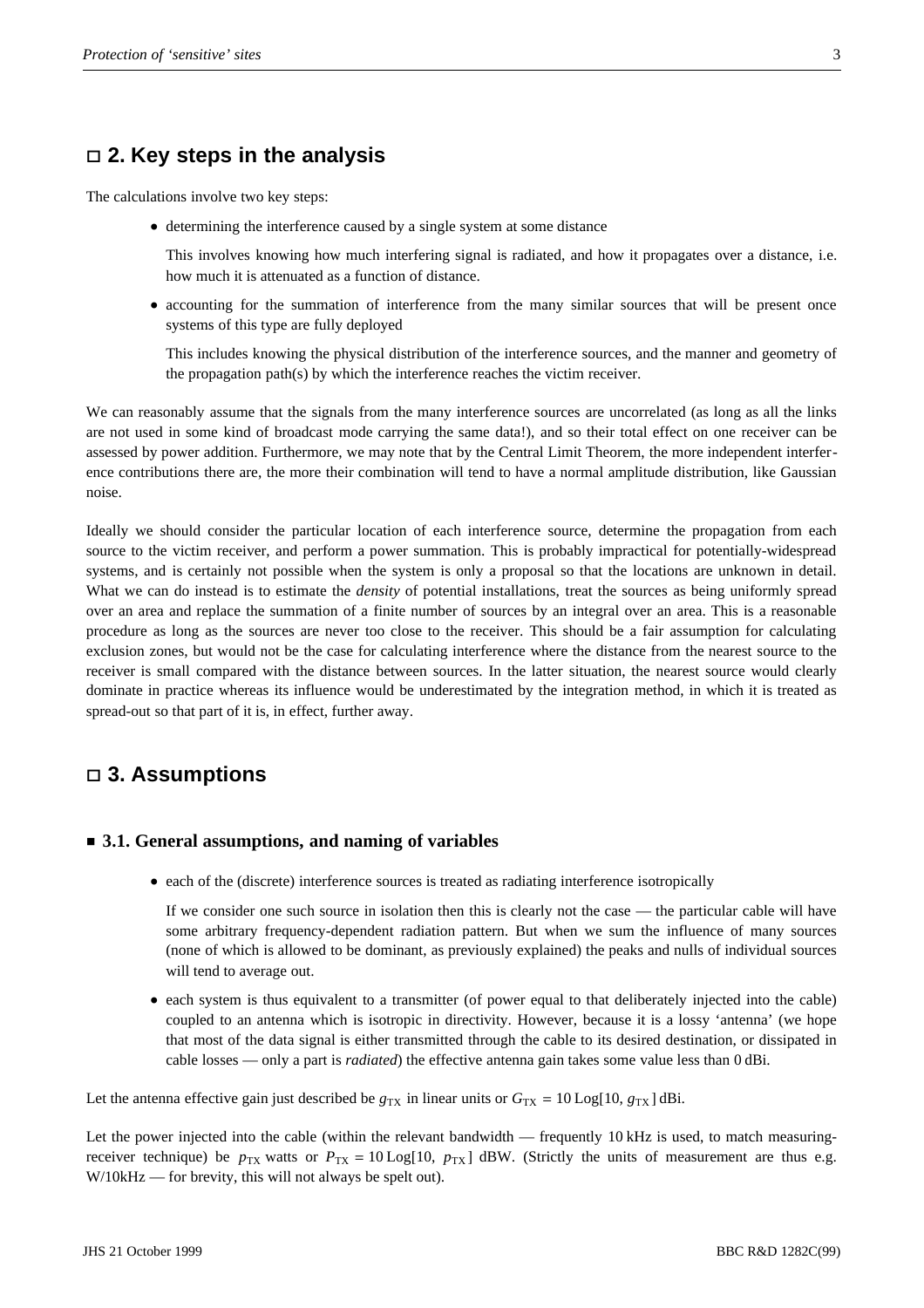Each system in operation thus behaves as a transmitter with EIRP (Equivalent Isotropically Radiated Power) equal to  $p_{TX}$   $g_{TX}$  W.

Let the density of systems in operation be *D* systems/ $m^2$ . An area  $dA$  containing systems in operation is thus equivalent to a transmitter of EIRP  $p_{TX}$   $g_{TX}$  *D d A* watts.

Let the propagation from a source to a receiver over distance  $x$  m (by whatever mechanism may apply) be represented by some function  $f[x]$  so that the power-flux density at the receiver is given by the product of  $f[x]$  and the source EIRP.

It follows that the interference power-flux density encountered at a specific receiver site can be evaluated as:

$$
PFD = \int_A p_{\text{TX}} g_{\text{TX}} D f[x] dA
$$

where *A* is the area containing the interference sources. Note that for ground-wave interference no part of *A* may be too close to the receiver otherwise the use of integration, instead of summation of discrete sources, will not be correct, as previously discussed.

If the Earth were flat, or we were considering only very nearby interferers, then we could choose an annulus of radius *x*, thickness *dx* and thus area  $dA = 2 \pi x dx$  which we could substitute in the above equation, while  $f[x]$  would be whatever is necessary to account for propagation over a distance *x* by the mode under consideration.

Once we have to consider larger distances we have to take account of the curvature of the Earth. The area of the annulus which is distance *x* (measured over the curved surface) from the receiving point is now smaller, see Appendix A 1.1. We can still apply  $f[x]$  straightforwardly for ground-wave propagation (provided we know it, of course — see  $\S$  4 and Appendix A 2.1).

Finally, for sky-wave propagation we can still use the same annulus, but in this case the signal can be considered to travel in a straight line to the ionosphere, whence it is 'reflected' back towards the reception point. In this case the distance travelled (and thus the attenuation) is a more complicated function of *x*, determined by geometry, so that the expression  $f[x]$  is more complicated, see Appendix A 1.2.

Note that strictly speaking the process by which radio signals are returned to Earth is not *reflection*, but rather *refraction*. The wave therefore follows a curved path as it is turned round. However, the process can for most purposes be treated as equivalent to a simple relection at a nominal reflection height.

For either ground-wave or sky-wave propagation over the curved Earth, there is a maximum distance ( $\pi$  times the radius of the Earth,  $R_E$ ) that the interferer can be distant from the receiver. It is also possible for signals to travel the 'long way round', as well as by the shortest direct Great Circle route. For the purpose of this paper such long-path propagation is neglected. For ground-wave propagation at the frequencies considered, the use of  $\pi R_E$  as the upper limit for *x* is just a mathematical nicety, as the interference (even by the direct route) from that range is always negligible — we simply avoid choosing a more arbitrary, nearer cut-off. The same may not always be true for sky-wave propagation, but this is discussed further later on.

#### **3.2. Assumptions particular to the PLT system under more detailed consideration**

We need some specific numerical values to use in our calculations. The PLT proposal, as presented to the Working Group, has undergone some evolution, so definitive values are elusive. I assume that the injection power (within 10 kHz) is  $-3$  dBm, i.e.  $p_{TX} = 0.0005 \text{ W} / 10 \text{ kHz}$ . I further assume that the effective transmitting antenna gain  $G_{TX}$  is  $-20$  dBi. This result can be deduced from the airborne measurements reported by Nor.Web, but it also yields close-in values which are not inconsistent with those reported to be measured by the RA, see Appendix, A 2.2.

We also need to know the density of systems in operation. With the PLT proposal, all the premises connected to one electricity sub-station form a group or 'cell'. Only one 'modem' out of the premises or the sub-station transmits at a time, sharing the capacity of approximately  $1$  Mbit/s in Time-Division Multiplex (TDM). The maximum density of instantaneously operating systems is thus the same as the density of sub-stations. At least one paper asserted to the Working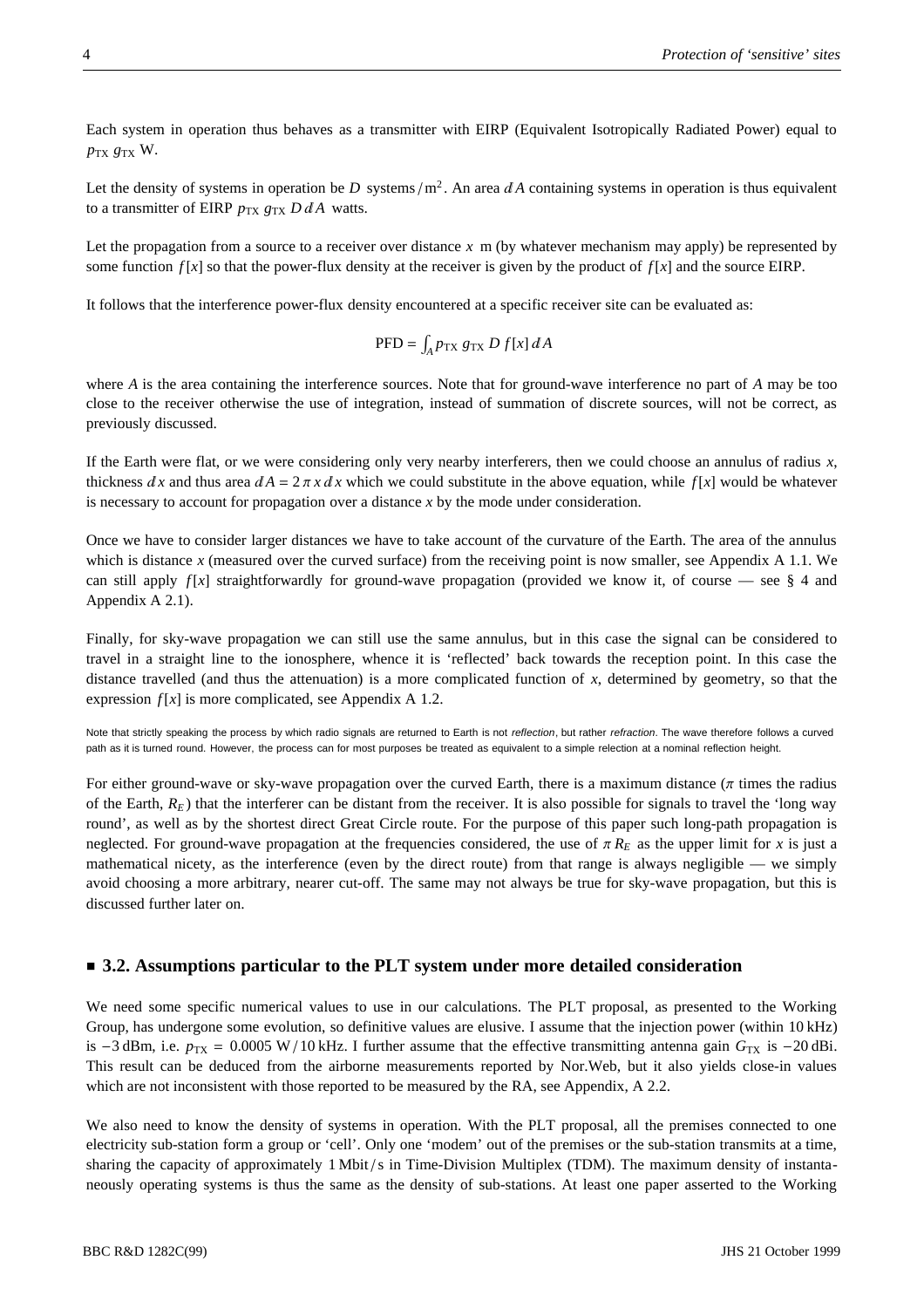Group that the area covered by one sub-station had a diameter of approximately 600 m (presumably in built-up areas), leading to a density  $D = 1/90000 \pi$  systems/m<sup>2</sup>.

There has been some discussion whether an allowance can be made for reduced usage. Note however, that only one user in a cell needs to be actively downloading data to cause that cell to radiate almost continuously. If more users are active, their individual share of the available resource falls, 'stacking' their download requests and making it even more likely that near-continuous radiation occurs. The interference radiation is thus far from being a simple linear function of the number of users.

In contrast we could note that very different conditions would apply with systems using telephone wiring. In this case the maximum system density is higher, in principle potentially matching the density of households. Assuming that those households not actively using a connection cause no interference radiation (along with those not connected), the interference radiation would in this case be directly proportional to the number of instantaneous users.

#### **4. Ground-wave interference**

The main thrust of this paper is to consider the interference caused by ground-wave propagation of the interfering signals to the receiver. In this section we briefly consider the behaviour of ground-wave propagation, in comparison with that in free space, and then present some results.

#### **4.1. Allowance for propagation losses**

The simplest form of propagation to analyse is *free-space propagation*. Imagine a transmitter emits *p* watts uniformly in all directions (in three dimensions) into a lossless medium. Now consider a sphere of radius *x* around it. The medium is lossless, so all the power emitted is received at the sphere's surface. The sphere has area  $A = 4 \pi x^2$ , and the power *p* is uniformly distributed over it, so the power per unit area, or *power-flux density*, is thus simply:

$$
\mathrm{PFD} = \frac{p}{4 \pi x^2} \mathrm{W/m^2}
$$

This is known as the inverse-square law. It applies equally well for directional transmissions provided we replace *p* by the EIRP (Effective Isotropically Radiated Power) of the transmitter in the direction in question. Its behaviour can be represented by a straight line on a graph, provided we plot  $Log[PPD]$  versus  $Log[x]$ . Usually we express the PFD in dB units (i.e. a logarithmic measure) and if we plot this against  $Log[x]$  then we get a straight line with a slope of  $-20$  dB / decade.

It will be apparent that if there were any losses (e.g. the sphere was filled by a lossy medium) then the received PFD at distance *x* must be less than given in the above formula.

Ground-wave propagation over the real Earth is an example of lossy propagation, so that the received PFD is less than would be the case for free-space propagation. The extent of the added losses depends on the ground condition and frequency. Curves are given in ITU-R Rec. 368, of which an example is reproduced in Appendix A 2.1. These curves result from a complicated computer model; unfortunately there is no simple underlying formula. Close to the source, the propagation is asymptotic to the inverse-square law of the free-space case, but as distance increases the received PFD falls away more quickly, the more so as frequency increases.

Some measurements by Nor.Web suggested that the interference signal from their test site fell off as

$$
\text{PFD} \propto \frac{1}{x^{2.5}}
$$

In other words, plotted in dB versus  $Log[x]$ , a line of slope  $-25$  dB/decade could be drawn through the experimental points. This is a perfectly believable result, if the range of distance covered was not large. However it is not universally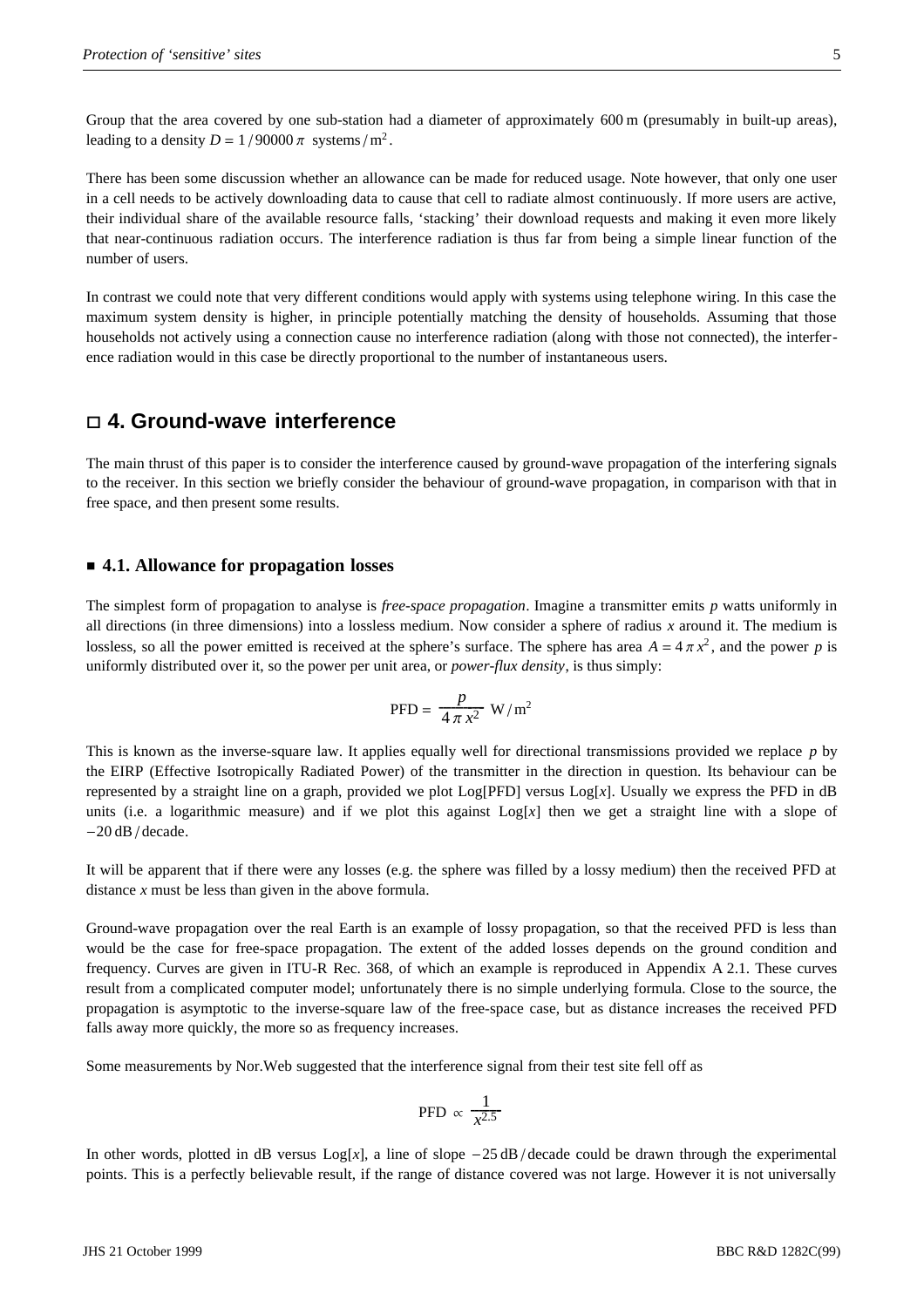true, as a reference to any of the Rec. 368 curves makes clear — the true slope goes on getting steeper with increasing distance, setting a limit to the range from which ground-wave propagation is significant. In other words, the real situation is less critical than implied by the figure of  $-25$  dB/decade suggested by Nor.Web. However, inappropriate application of a  $-25$  dB / decade law can still lead to optimistic results. Appendix A 2.5 shows how this led to an optimistic figure of 10 km for the exclusion zone whereas, in contrast, a more rigorous application of a fixed  $-25$  dB/decade law leads to absurdly large exclusion zones.

Appendix A 2 shows how a simple technique, appropriately approximating the application of the ITU-R curves of Rec. 368, gives the results reported in the next section.

## **4.2. Practical results**

The following results are obtained using the assumptions already outlined in § 3, applied to a frequency of 3 MHz (which is representative of one of the frequency segments used by the Nor.Web PLT proposal). The details of the calculations, including the input data derived from ITU curves, are given in Appendix A 2.3.

The calculations depend on the state of the ground, in particular its conductivity  $\sigma$  and permittivity  $\epsilon$ , for which data is not easy to obtain. The results quoted for wet ground below are believed to be generally representative of the UK, but a few locations may have lower ground conductivity and thus be less critical. It is unlikely that anywhere in the UK has ground conductivity as low as assumed for the dry-ground results.

Finally some results are quoted for sea water — pointing out that ships may well receive significant interference from the nearest shore, if PLT is installed on the coastal strip.

#### **- Results for wet ground, representative of the UK**

| exclusion distance, | equivalent field strength, |
|---------------------|----------------------------|
| $x_1$ km            | $dB\mu V/m$ (10 kHz)       |
| 10                  | 14.2                       |
| 20                  | 8.25                       |
| 30                  | 3.25                       |
| 50                  | $-2.4$                     |
| 100                 | $-10.2$                    |
| 200                 | $-25.8$                    |
|                     |                            |

These results suggest that a 'sensitive site' may well require an exclusion zone of the order of 100 km radius. The operators of such sites will have to judge the appropriate size for themselves, in the knowledge of the present noise floor down to which they operate.

#### **- Results for dry ground, unlikely to be encountered in the UK or nearby countries**

| exclusion distance,<br>$x_1$ km | equivalent field strength,<br>$dB\mu V/m$ (10 kHz) |
|---------------------------------|----------------------------------------------------|
| 10                              | $-5.2$                                             |
| 20                              | $-10.4$                                            |
| 30                              | $-15.9$                                            |
|                                 |                                                    |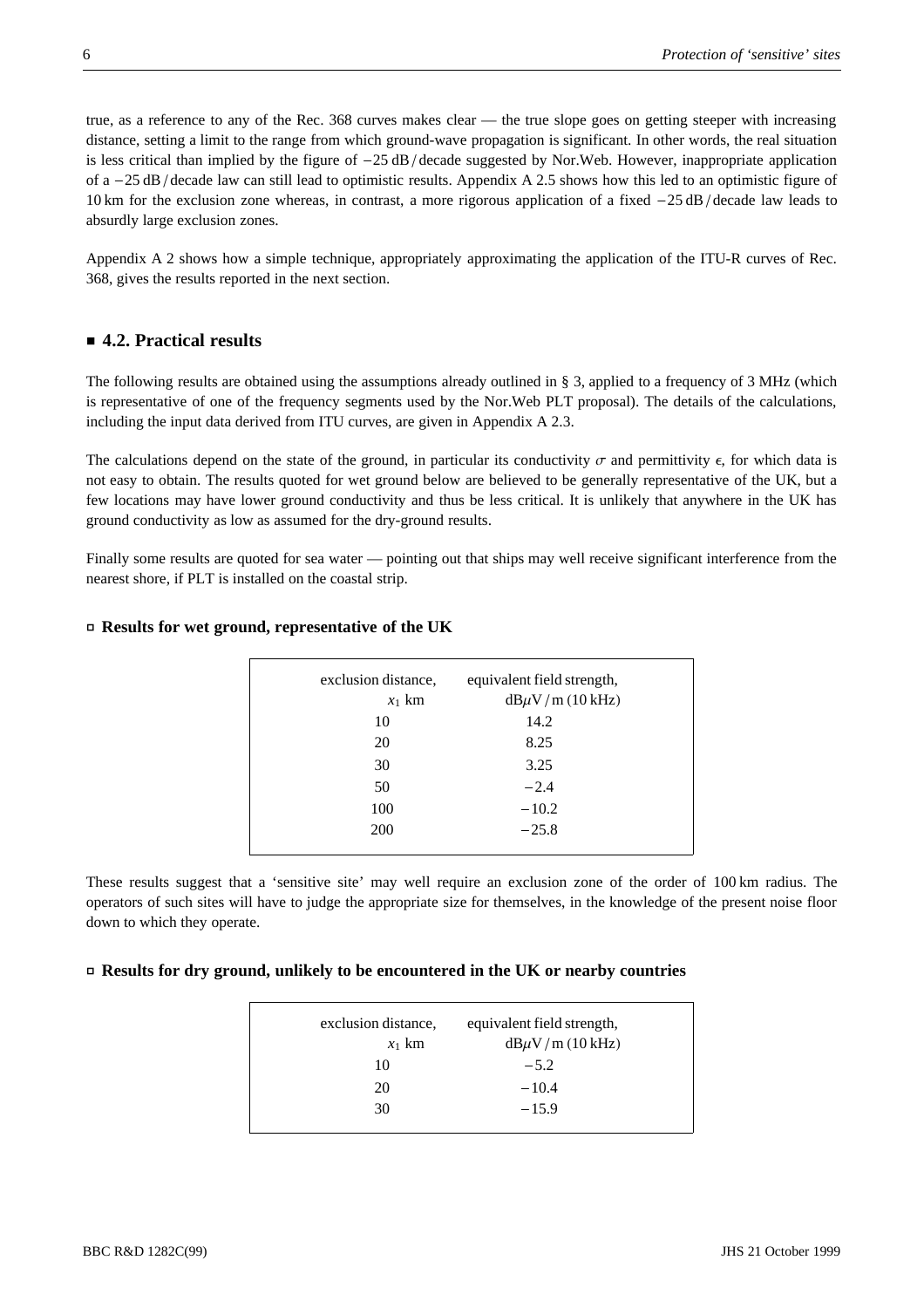These results suggest that an exclusion zone of 10 km radius would barely be sufficient to protect a 'sensitive site' even in ground conditions of low conductivity that are unlikely to be found in the UK.

#### **- Results for sea water**

| $x_1$ km | $dB\mu V/m$ (10 kHz) |
|----------|----------------------|
| 100      | 33.2                 |
| 500      | 10.8                 |
| 1000     | $-19.9$              |

These results indicate the need for further calculations, if the use of HF radio communications to ships at sea is to be protected. PLT is not (of course!) going to be installed in the sea, but the distance of a ship from the shore can be considered as an exclusion distance, with PLT installations along at least the coastal strip. Strictly speaking, more complicated calculations are needed to take account of the mixed propagation path (part land, part sea) applicable to those interferers inland.

What the ITU propagation curves for sea water (not reproduced in this paper) do indicate is that the attenuation over sea water is very close to the inverse-square law, out to fairly large distances. Now, if PLT installations were excluded from the coastal strip (as would be needed anyway to protect coast-station sites) this might well be sufficient to protect ships at sea (and beyond the range of VHF radio).

#### **4.3. Discussion: what about directional receiving antennas?**

The analysis so far has assumed that all the interference contributions reaching the receiver, from all the directions around it, are added up on an equal basis. It would appear that this implicitly assumes that an omnidirectional receiving antenna is in use. Since 'sensitive' receiving sites are indeed quite likely to use a *directional* receiving antenna, we must consider this further.

Assume first of all that the incoming interference is indeed uniform with direction. It can be deduced from the definition of antenna directivity/gain that if the antenna is directional, picking up more strongly from a particular direction, then it must do this at the expense of other directions. In other words, for antennas with no loss, or of consistent losses, the output power of the receiving antenna in the presence of uniform incoming field is independent of the antenna gain. So our implicit assumption was not necessary.

Now consider more practical situations where the density *D* of interfering sources (installed outside the exclusion area) is not uniform. For example, a 'sensitive' receiving site has a built-up area on one side, with interfering-source density *D*, and an uninhabited desert (no interferers at all!) on the other. It might be tempting to assert that the effective density of installations is halved, i.e.  $D/2$ .

If the receiver uses an omnidirectional receiving antenna, then clearly this would in effect be the case — the area *A* over which integration needs to be performed is halved, with symmetries such that the answer is the same as would be given by putting  $D/2$  into the unmodified calculation.

The same is not true for directional receiving antennas. Suppose a directional antenna receives signals in a directionallyuniform field. As already explained, it receives the same interference power in total as an omnidirectional antenna would. However, this power comes more or less predominantly from sources in the direction of maximum sensitivity. It follows that sources lying in the direction towards which the antenna has minimum sensitivity could be removed without making significant difference to the received power. Clearly, in the case where a receiving antenna with high front-to-back ratio 'looks' towards the populated area (which had source density *D*), then the received interference will be correctly esti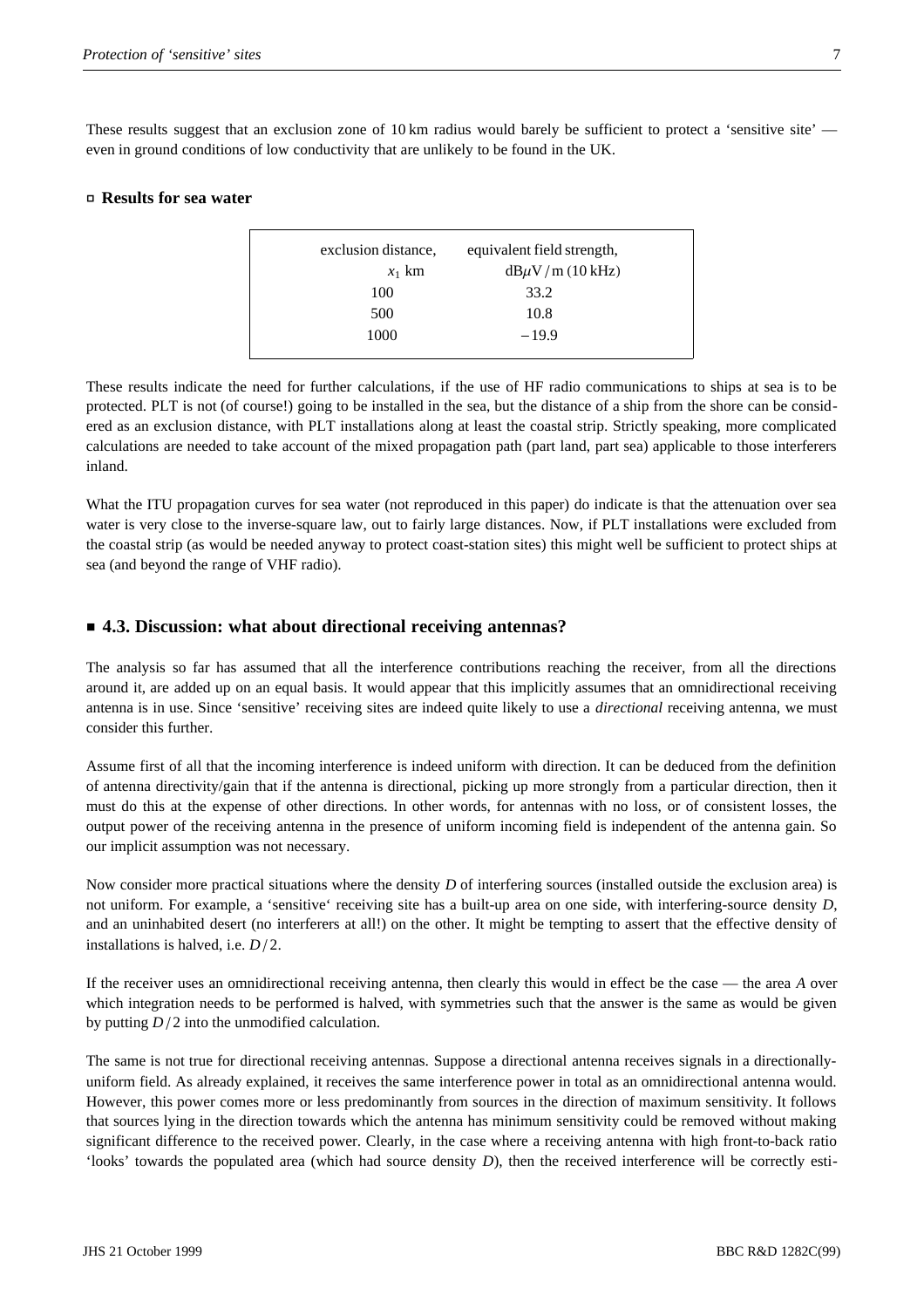mated by calculations made on the basis that the density is *D*, with no allowance being permitted for the uninhabited desert. So there is no general justification for averaging the density by direction.

Care is similarly needed in trying to average the density along a radial from the receiver, as the roll-off of ground-wave attenuation is sufficiently steep to make this a hazardous process.

## **5. Sky-wave interference**

Sky-wave interference can be calculated in a similar way — the main difference is the calculation of attenuation as a function of (curved-Earth) distance *x* from the source. We can approximate the very complicated behaviour of ionospheric propagation as being equivalent to the attenuation arising from free-space propagation, over a distance equivalent to that travelled by the wave on its one or more hops, plus an allowance for ionospheric absorption in each hop, and a further allowance for the loss in reflection from the Earth, where there is more than one hop. This is now simple to calculate. In principle we should sum the power from all the modes with their different numbers of hops, but we can get at least a first indication by analysing just the mode expected to be dominant in a particular case. Note therefore that the true total interference could be greater than given in this first indication.

The concept of exclusion distance should strictly be replaced by a more general lower limit of integration,  $x_1$ . It should be the greater of any imposed exclusion zone, and the skip distance (below which ionospheric propagation does not occur). In fact, the frequencies we are considering will probably lie below the ionospheric critical frequency for most of the time, so we can then neglect skip. Similarly, the upper limit of integration  $x_{\text{max}}$  is now bounded by the greatest distance from which the number of hops under study is physically possible.

Details of the calculations are given in Appendix A 3. If we consider merely the case where only 1 hop is considered, with a 10 dB allowance for the loss (compared with free-space propagation) in the single ionospheric hop, we get the results summarised in the following two Figures. The first Figure shows the effect of varying the size of an exclusion zone around the receiver, while interferers over the whole remaining area within which 1-hop propagation is possible are included:



This demonstrates that exclusion zones of the order of size contemplated in order to protect against ground-wave interference would give little benefit (in protection against sky-wave interference) if PLT sources were truly widespread over a large area.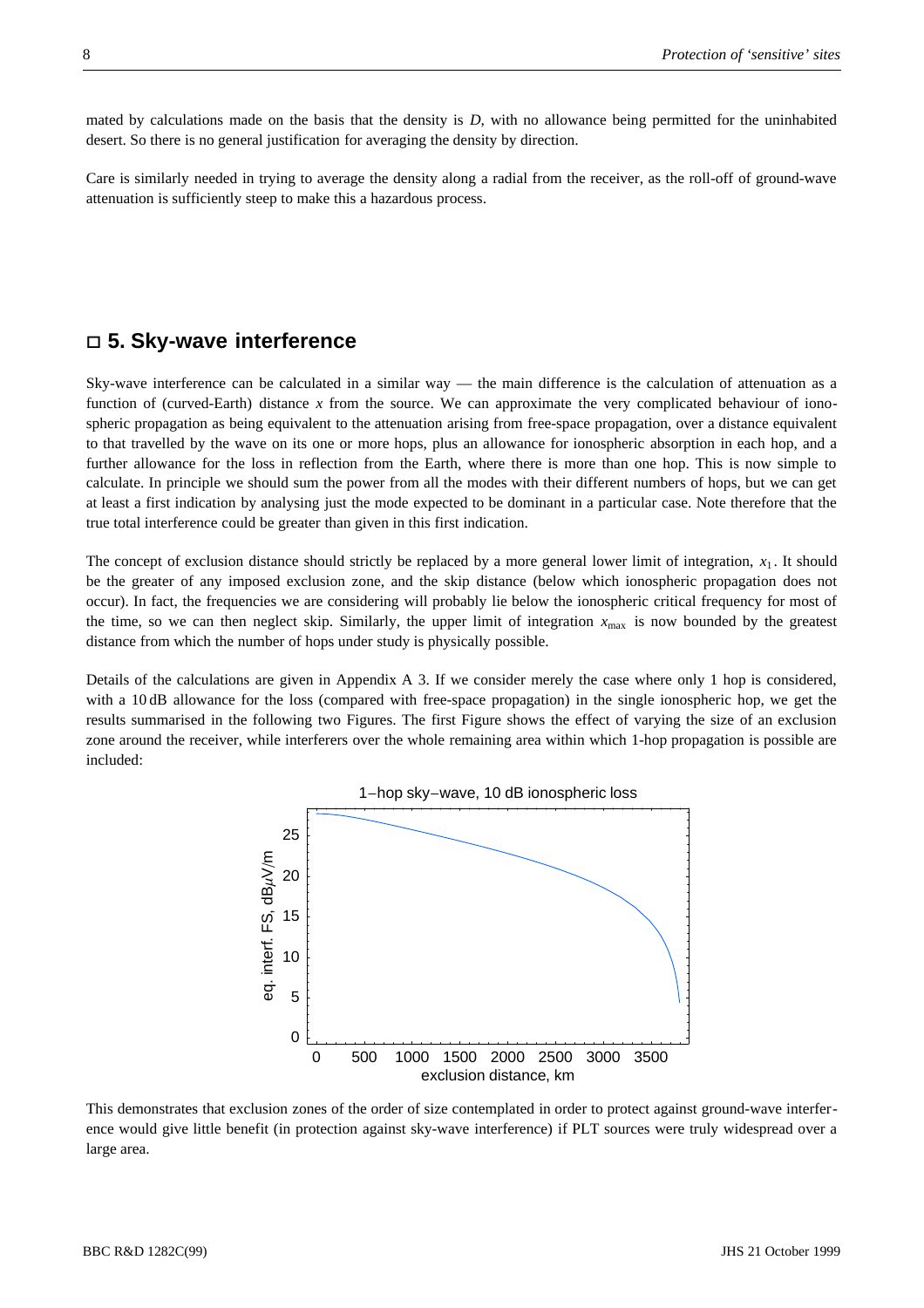

This shows that once a fairly large area around a receiver (say 500 km radius) is densely populated with PLT, then the influence of more distant-interferers does not greatly increase the interference further.

Taking the two results together suggests that within a large industrialised country, containing many dense conurbations served by PLT, the contribution from sky-wave propagation of PLT interference may not be negligible, especially if the receiving site has been protected against ground-wave interference by the application of an exclusion zone.

Comparing mechanisms with the ground-wave case, we have the following situation:

- the sky-wave propagation has the added ionospheric loss (assumed constant in this calculation) compared with free-space propagation
- as distance *x* increases, sky-wave attenuation increases more gently, up to the point where propagation by (say) 1 hop is no longer possible. The asymptotic slope is  $-20 \text{ dB}/\text{decade}$ , whereas the slope for groundwave propagation is always more than this, and gets steeper with distance
- for short distances *x*, the sky-wave attenuation is much greater, because the minimum distance travelled is twice the ionospheric height

So, when there can be nearby interferers (i.e. little or no exclusion zone) ground-wave propagation provides the dominant part of the received interference. As the nearby interferers are excluded (by specifying an exclusion zone, as shown in § 4) then interference borne by sky wave can become significant.

Some amelioration compared with the results plotted in the two previous Figures may be possible.

It is unlikely that PLT systems will be established at the assumed density over the whole surface of the globe (after all, a significant part is sea). With *ground-wave propagation*, § 4.3 has already shown that we cannot *generally* use a simple allowance for reduced 'average' installation density, because of two factors:

- *azimuthal* averaging of density leads to error with directional receiving antennas
- *radial* averaging leads to error, because the regions being averaged may suffer greatly differing attenuation

For *sky-wave propagation*, the first of these remains applicable, but the second has less force as the attenuation (especially for nearby interferers) increases more slowly with distance. So a degree of radial averaging may be acceptable.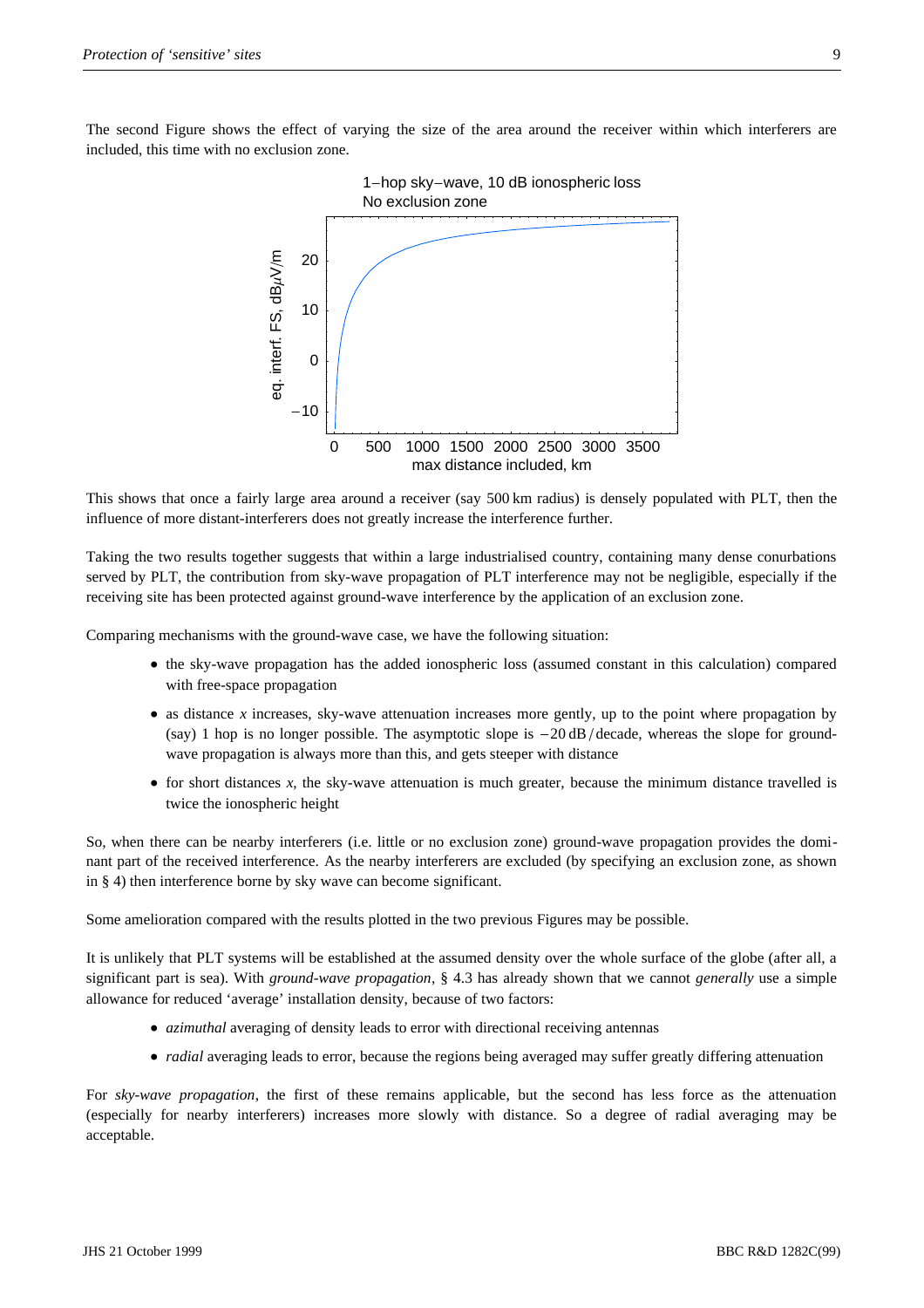Furthermore, it may perhaps be appropriate to assume a greater degree of ionospheric loss, again as part of an averaging process. Ionospheric propagation is notoriously variable with both time and place. It is well-documented that path losses (relative to free-space) of less than the 10 dB we have assumed can occur. But it may perhaps not be the case that a loss of no more than 10 dB will be encountered for signals originating all over a large area. So some *spatial averaging* of this value is permissible. On the other hand, we must resist the temptation to apply *temporal averaging* to this value. While it is true that there will be periods when ionospheric propagation will be very poor (reducing sky-wave interference), we have to remember that sensitive receiving sites must be able to work whenever they are needed, including during periods of good propagation.

In conclusion, we may observe that where no exclusion zone is in force, then ground-wave interference will predominate over sky-wave interference. However, if an exclusion zone is applied to limit the ground-wave interference to a low value, it remains possible that sky-wave interference will then be a limiting factor, if PLT systems become widespread.

## **6. Interference to aircraft**

Aircraft flying over areas which are populated with PLT systems may also see an increase in the apparent noise floor at HF. The geometry of the problem has many similarities to the ionospheric sky-wave case, and is derived in Appendix A 1.3, whereupon the interfering PFD at the aircraft can be calculated assuming free-space propagation to the aircraft from the interfering systems 'visible' to it, see Appendix A 4.1 for the derivation.

The region visible to the aircraft depends on the height at which it is flying. The Figure below shows the distance (measured around the curved Earth) from the point below the aircraft to the horizon, as seen from the aircraft:



It follows that the number of PLT systems able to interfere with the aircraft increases substantially with height.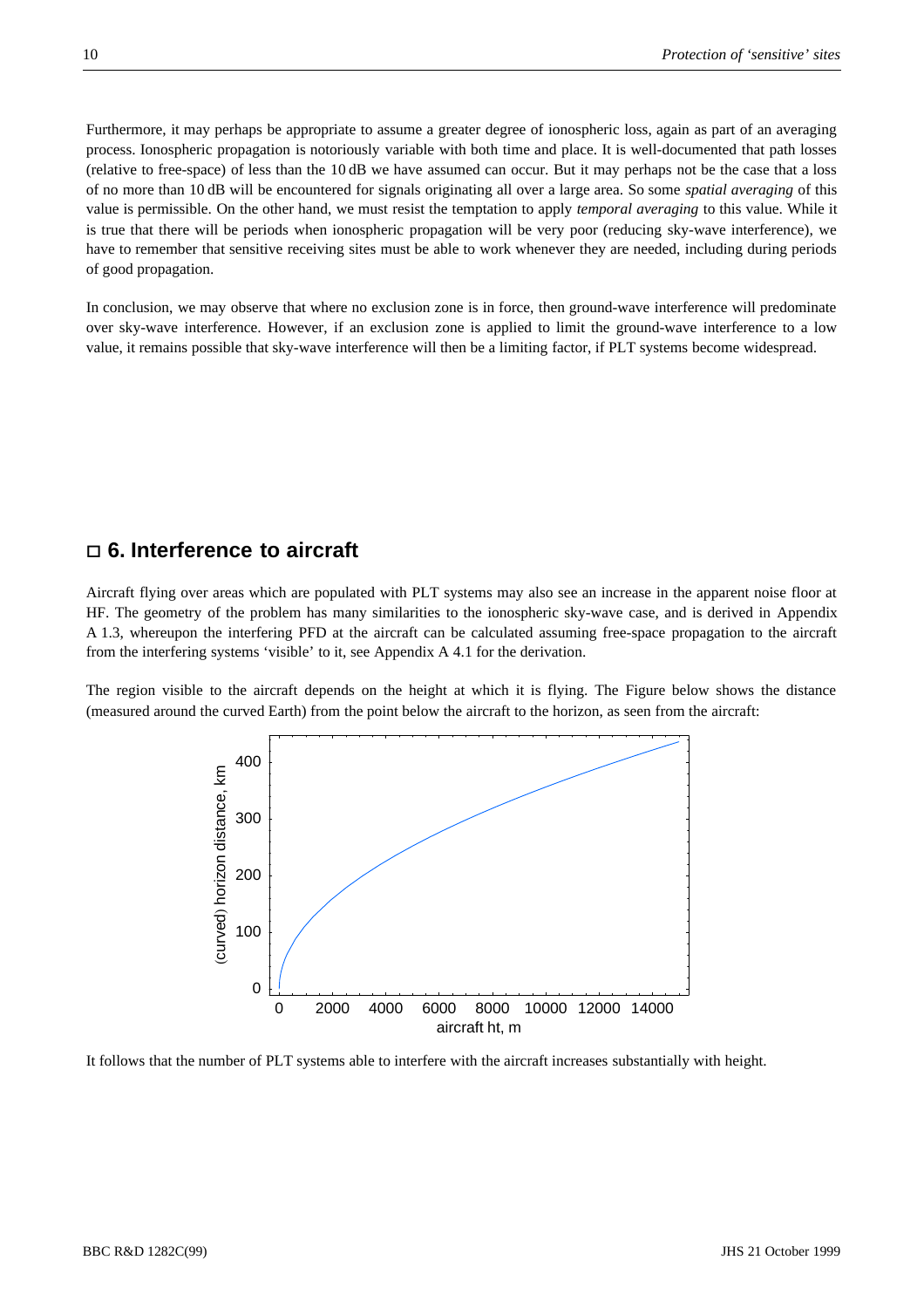Suppose that the PLT systems are present with the same density (and other parameters) as previously specified, over the whole visible area. In this case we can calculate the interfering PFD at the aircraft, as shown (expressed as an equivalent electric field strength) in the following Figure:



Interestingly, under the assumption that all the visible Earth is populated with PLT systems at the same density, there is relatively little variation in the interfering PFD with aircraft height. In effect, as height increases, the strength of the contribution from any one interferer decreases, but the number of visible interferers increases nearly as quickly.

Now, the assumption of constant PLT density can perfectly reasonably be challenged for aircraft flying at great height, as in this case even while flying over a major conurbation there will be areas of countryside also visible. So some allowance could reasonably be made for this case.

Nevertheless, it appears that there is scope for problems which would require more detailed examination. Aircraft often fly over major conurbations (especially London) while on approach to airports, and in this case the height is sufficiently low that all of the visible Earth *is* densely populated. Furthermore, the level of interference suggested by the Figure is sufficiently high that it would appear that a very significant amelioration will be necessary.

None of this should be surprising. The existing level of man-made noise 'seen' by aircraft over cities reaches them by exactly the same free-space propagation mechanism that we have assumed for PLT. It therefore follows that if PLT raises the noise level in its immediate environment (which is demonstrably true), then it must also increase the noise level for aircraft.

Clearly, those more familiar with the requirements for aircraft communications should study this topic closely.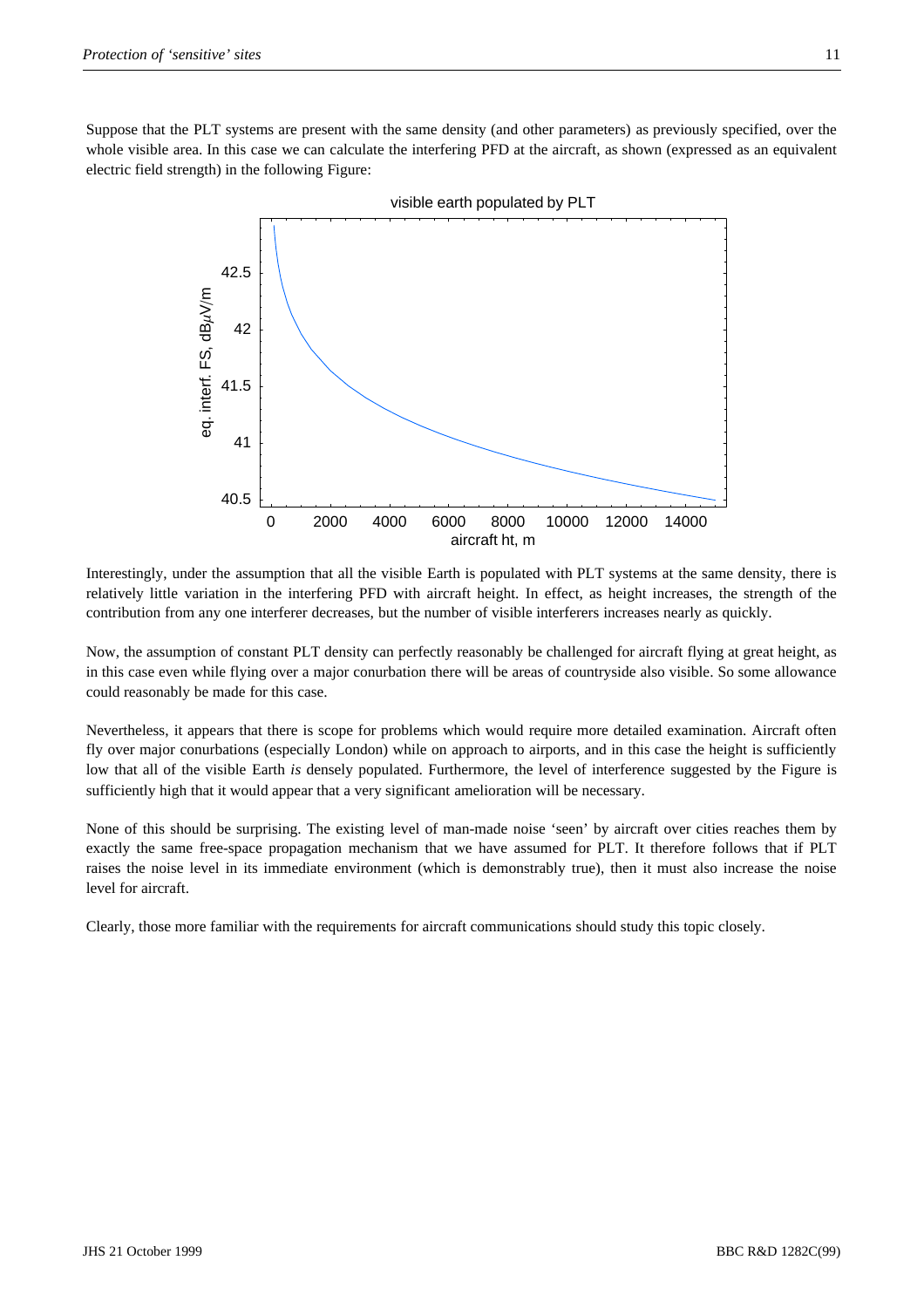## **7. Conclusions**

The level of interference caused by distributed sources has been analysed for a range of reception and propagation scenarios. In the first instance it is assumed that these distributed interference sources arise from the use of so-called Power-Line Transmission (PLT) in which data signals are superimposed on existing mains wiring. However, with the appropriate change in parameters it would be possible to consider other types of communication systems, such as those using existing telephone wiring. Most parameter changes from those assumed herein can be accounted for on a dB-fordB basis.

One area of concern is interference to so-called 'sensitive' receiving sites, such as the site near Caversham that is used by BBC Monitoring. It has previously been proposed that one way to protect such sites is to designate an exclusion zone around them, within which PLT operation would be prohibited. Unfortunately the calculation [2] leading to a proposed radius of 10 km contained various flaws, as explained in the Appendix of this paper.

Calculations have been made based on ITU ground-wave propagation curves which show how the level of interference would vary with the size of exclusion zone. The requirements are more stringent. The appropriate size of exclusion zone must be chosen by the operators of the sensitive sites themselves, in the knowledge of their existing noise-floor values. An exclusion radius of 50 to 100 km may be necessary for many installations.

Ground-wave propagation of PLT interference presents the greatest threat to the operation of 'sensitive' receiving sites, but it could in principle be controlled by the application of a sufficiently large exclusion zone. Once this has been done, there remains a degree of risk from interference propagated by sky-wave. Calculations have been presented which show that wide-scale deployment of PLT transmission could present a threat, via sky-wave, against which there is no obvious effective counter-measure. (An exclusion zone has little practical impact in this case).

While this note primarily concerns the protection of 'sensitive' sites, it emerges from the calculations that two other classes of users will also be affected by interference from PLT systems:

- ships at sea (and out of range of VHF) make use of HF communications. As ground-wave propagation over salt water is particularly efficient, it appears very likely that PLT operation along the nearest coast will cause interference. This might require the application of an exclusion zone to the entire coastal strip.
- aircraft flying over areas containing PLT installations appear certain to suffer a noticeable increase in the level of man-made interference.

The implications of both of these should be rigorously studied by the relevant competent authorities.

## **8. References**

1. Radiocommunications Agency, 1999. *Draft* MPT 1570. Radiation limits and measurement standard. Electromagnetic radiation from telecommunications systems operating over material substances in the frequency range 9 kHz to 300 MHz. Note: this document is a draft subject to revision.

2. Ministry of Defence, 1999. RAFSEE Technical Report 99002, February 99.

Note: this document is not public.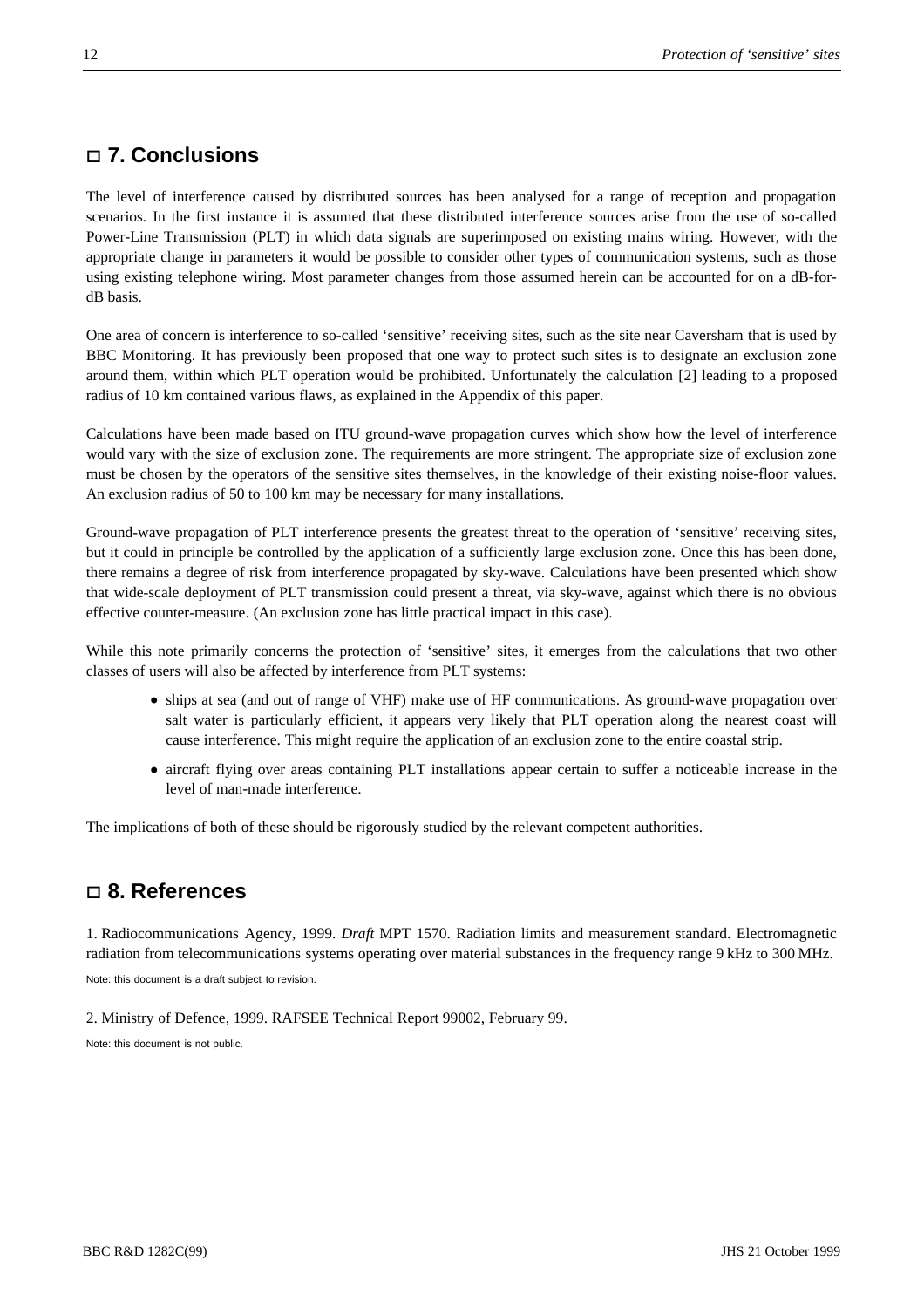## Appendices

## **A 1. Geometry**

#### **A 1.1. Annulus on curved Earth**



The Figure above shows an annulus-like infinitesimal ring of area  $dA$  on the curved surface of the Earth, whose radius is  $R_E$  and whose centre is at *O*. The ring is at distance *x* from the receiving point *Z* (as measured round the curved surface), and has a radius, measured from *OZ*, of *r*. The angle  $\angle$  ZOX, i.e. half that subtended at *O* by the ring, is  $\frac{x}{R_E}$  radians and so *r* is given by:

$$
r = R_E \sin\left[\frac{x}{R_E}\right]
$$

and so the area of the ring is given by:

$$
dA = 2\pi r dx = 2\pi R_E \sin\left[\frac{x}{R_E}\right] dx
$$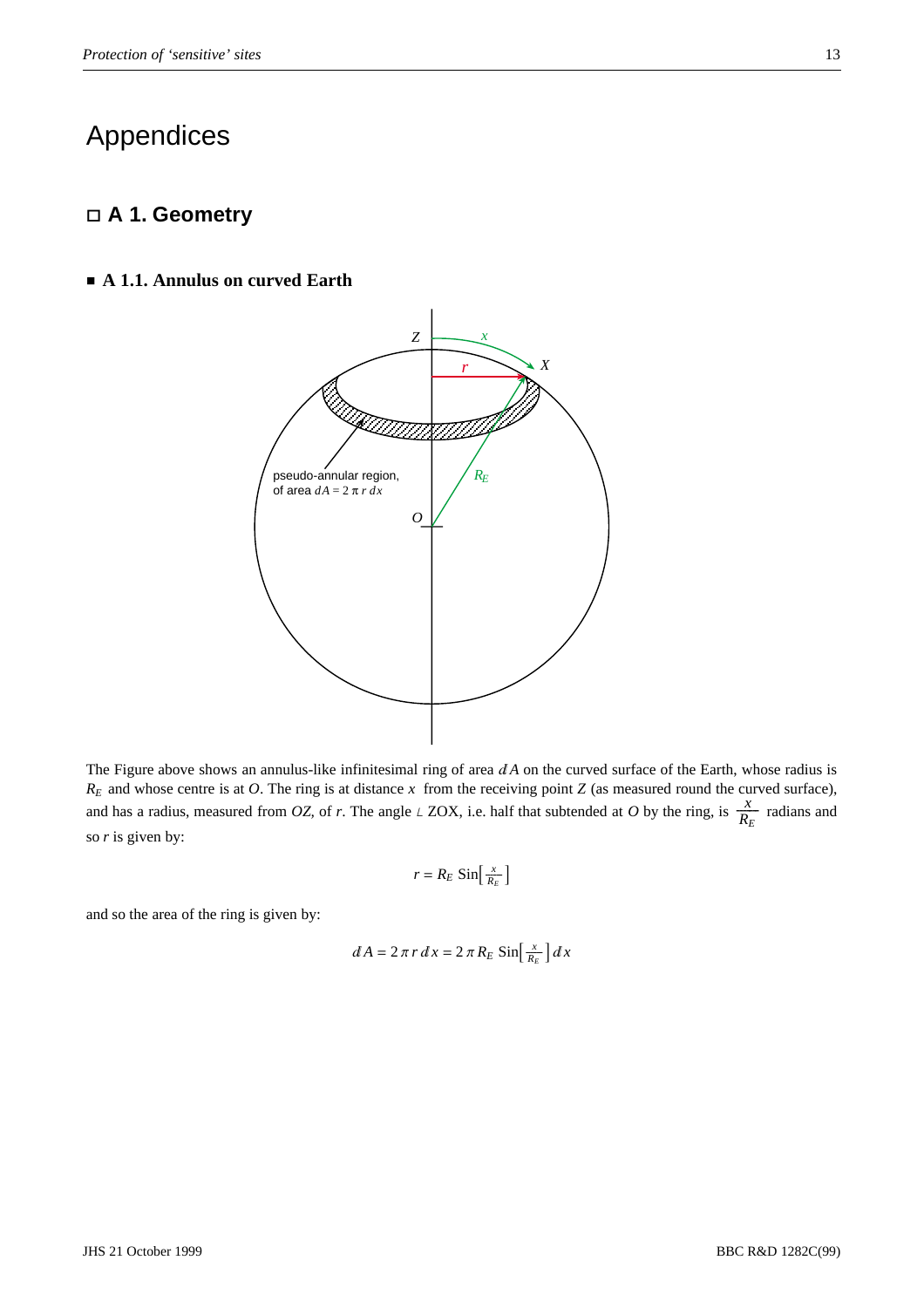

## **A 1.2. Geometry of sky-wave propagation**

Consider sky-wave propagation from a point  $X$  to a receiver at  $Z$ . The curved-surface distance  $ZX$  is  $x$ . The angle  $\angle ZOX$ is thus  $\frac{x}{R_E}$  radians. Suppose that the signal makes *n* hops in general (each from earth to ionosphere to earth), and that reflection takes place at an effective ionospheric height of  $h$ . (The Figure above shows a single hop for clarity,  $n = 1$ ). Assuming constant effective ionospheric height *h*, each half-hop involves a slant-path (e.g. *ZY*) of identical length *l*, which can be computed using the Cosine rule for the triangle  $ZYO$ , noting first that angle  $LZOY$  is, in general, angle  $\frac{2ZOX}{2n}$ . The total sky-wave path length *s* is thus given by:

$$
s = 2 n l = 2 n \sqrt{R_E^2 - 2 \cos \left[ \frac{x}{2 n R_E} \right] R_E \left( h + R_E \right) + \left( h + R_E \right)^2}
$$

Note that using *n* hops there is a *maximum* distance  $x_{\text{Max},n}$  which can be reached, whereupon rays leave the Earth tangentially, given by:

$$
x_{\text{Max},n} = 2 n R_E \text{ ArcCos}\left[\frac{R_E}{R_E + h}\right]
$$

If the operating frequency  $f > f_C$ , where  $f_C$  is the critical frequency above which a wave normally incident on the ionosphere is not reflected, then there is also a *minimum* distance (the *skip distance*) at which a single-hop path can be detected. The skip distance depends on the ratio  $f/f_c$ . However, as the PLT system we are most concerned with uses relatively low 'high frequencies' we may not need to take this into account.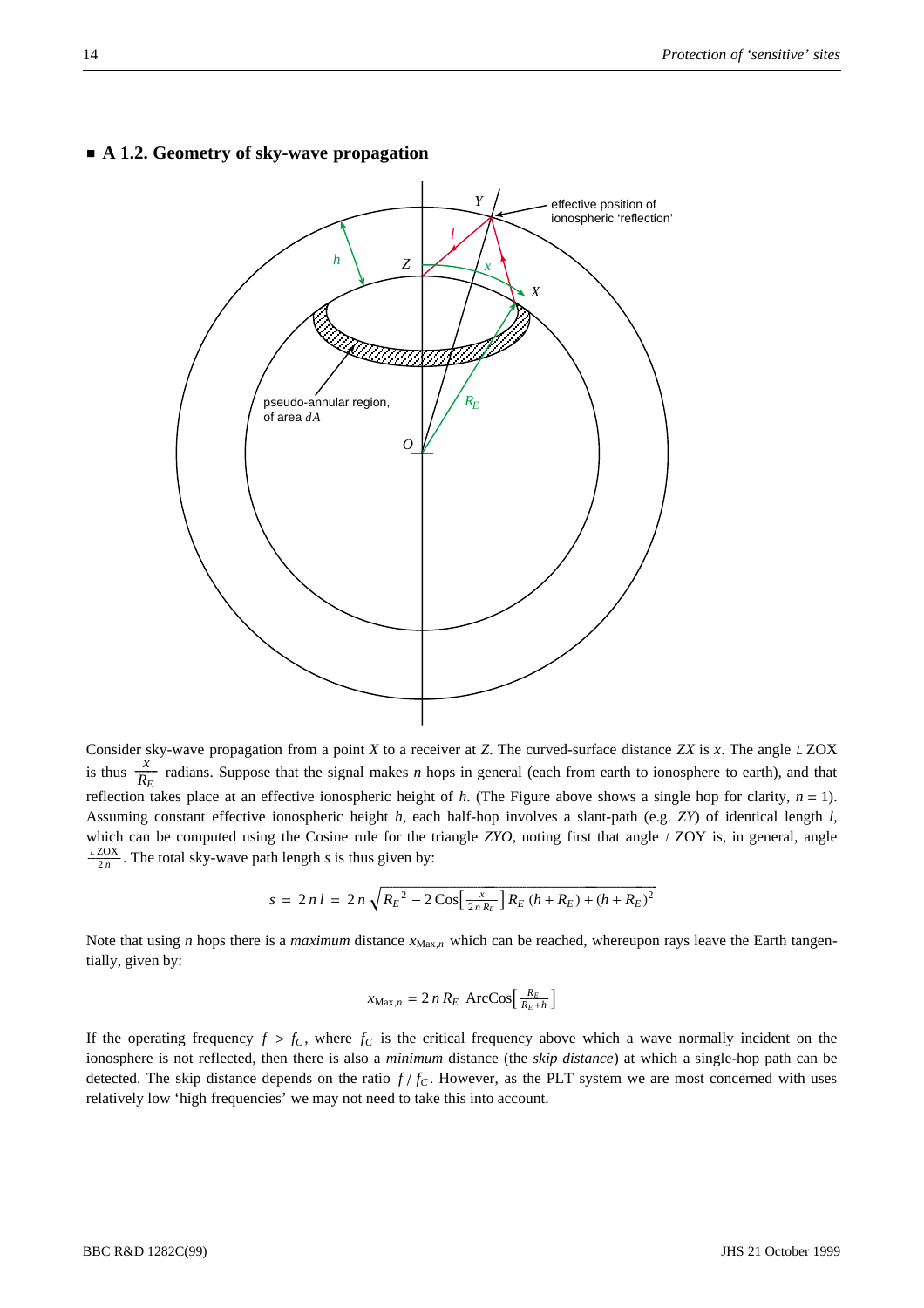#### **A 1.3. Geometry of propagation to aircraft**

Interference from PLT and other distributed-source systems can reach aircraft. The geometry of the problem bears some similarity to that for sky-wave propagation, see Figure below:



The aircraft is flying at height *h* above the Earth, and is at point *H* vertically above *Z*. Signals from point *X* travel to the aircraft along the slant path *XH*, whose length *l* is given by:

$$
l = \sqrt{R_E^2 - 2\cos\left[\frac{x}{R_E}\right]R_E\left(h + R_E\right) + \left(h + R_E\right)^2}
$$

Note that there is a limit to the distance from which signals can reach *H*, since the aircraft can only 'see' a limited area of the Earth. The furthest position from which signals can directly reach *H* is *Y*, where *HY* is tangential to the Earth's surface. The distance (over the curved surface) from *Z* to *Y* is then given by:

$$
x_{\text{Max}} = R_E \text{ ArcCos}\left[\frac{R_E}{R_E + h}\right]
$$

Finally, the distance  $l_{\text{max}}$  from aircraft to *Y* is simply  $\sqrt{h(h+2R_E)}$ .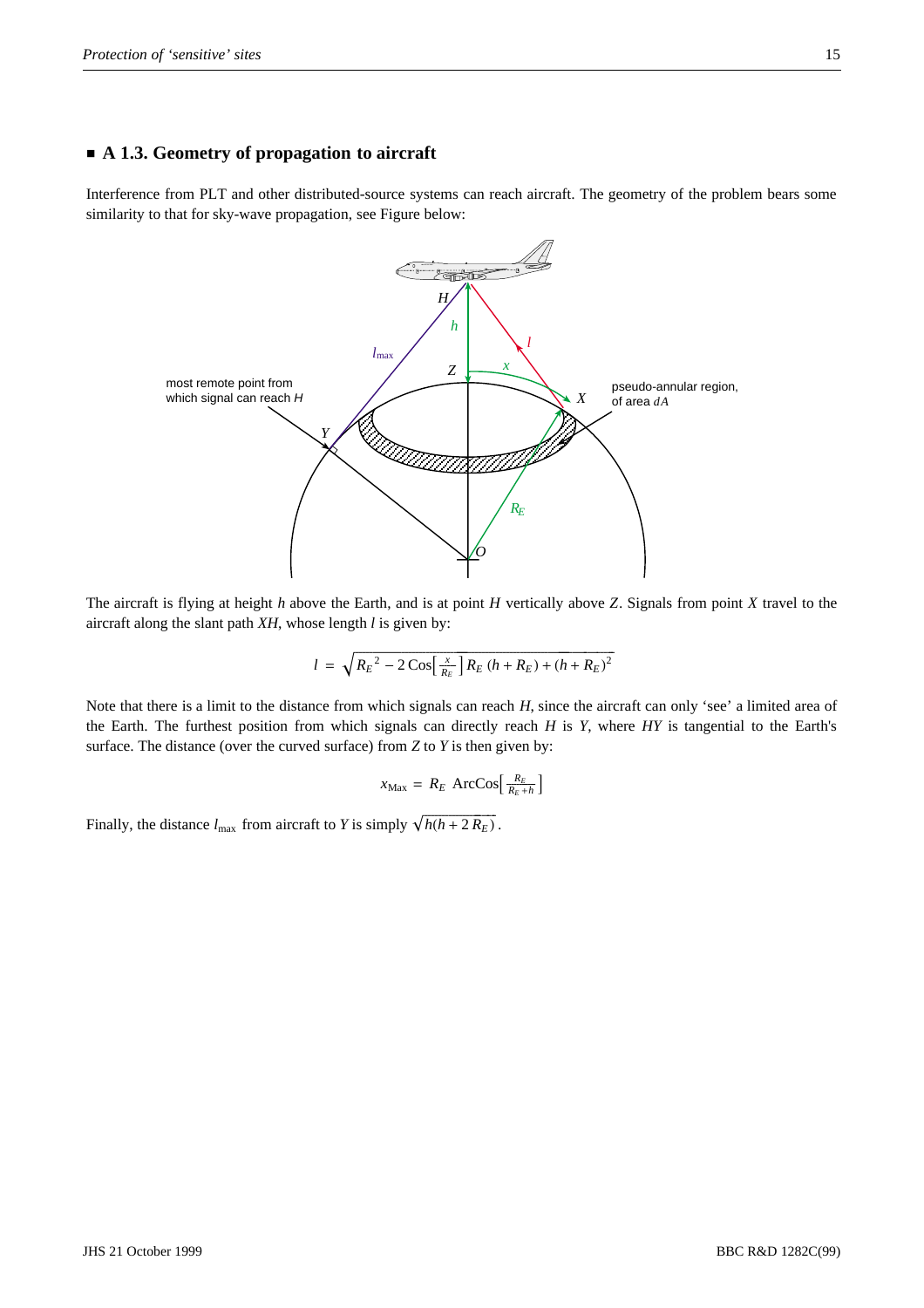## **A 2. Ground-wave propagation calculation**



#### **A 2.1. Basis: the ITU ground-wave curves**

This figure above shows the ITU-R Rec. 368 curves for ground-wave propagation over "Wet ground,  $\sigma = 10^{-2} S/m$ ,  $\epsilon$  = 30" (actually taken from p 298 of the "ITU Handbook of curves for radio wave propagation over the surface of the Earth", 1991).

The vertical scale represents field strength in dB, while the horizontal axis represents distance *x* from the source (transmitter) on a logarithmic scale. The line highlighted in green shows the attenuation that would occur under an inverse-square law (as would apply for free-space propagation). This line is the asymptote for the actual ground-wave curves for small distance and low frequency. The curve highlighted in light blue is the ground-wave curve at 3 MHz. The vertical line in red is at distance 50 km, and the bold double-headed line superimposed on it shows the excess attenuation, relative to inverse-square law, at 50 km and 3 MHz. The dark blue line shows a simple approximation to the signal strength (equivalent to a power-law relationship) which might be applied from 50 km onwards. Its slope is representative of the slope of the true curve at 50 km.

This suggests the method we can use to estimate interference. In § 2, it was explained that we want to integrate the interference from sources all around the receiver, at a range of distances, and to do this we need a function  $f[x]$  (defined in § 3) which quantifies the attenuation with (curved-earth) distance *x*. Clearly, the 'true'  $f[x]$  is given by the ITU-R Rec. 368 curves (assuming the ground conditions are uniform, matching one of the published set), but this is impractical to apply simply, as there is no underlying explicit formula on which to perform the integration. It could be done numerically, if values were spotted off the curve. However, for this paper, we do something simpler. We assume that the attenuation, starting from an assumed hypothetical exclusion distance  $x_1$  (e.g. the example value of 50 km drawn on the Figure) follows a simple power law (corresponding to the dark blue straight line in the Figure), so that the received interference PFD from a single source would be: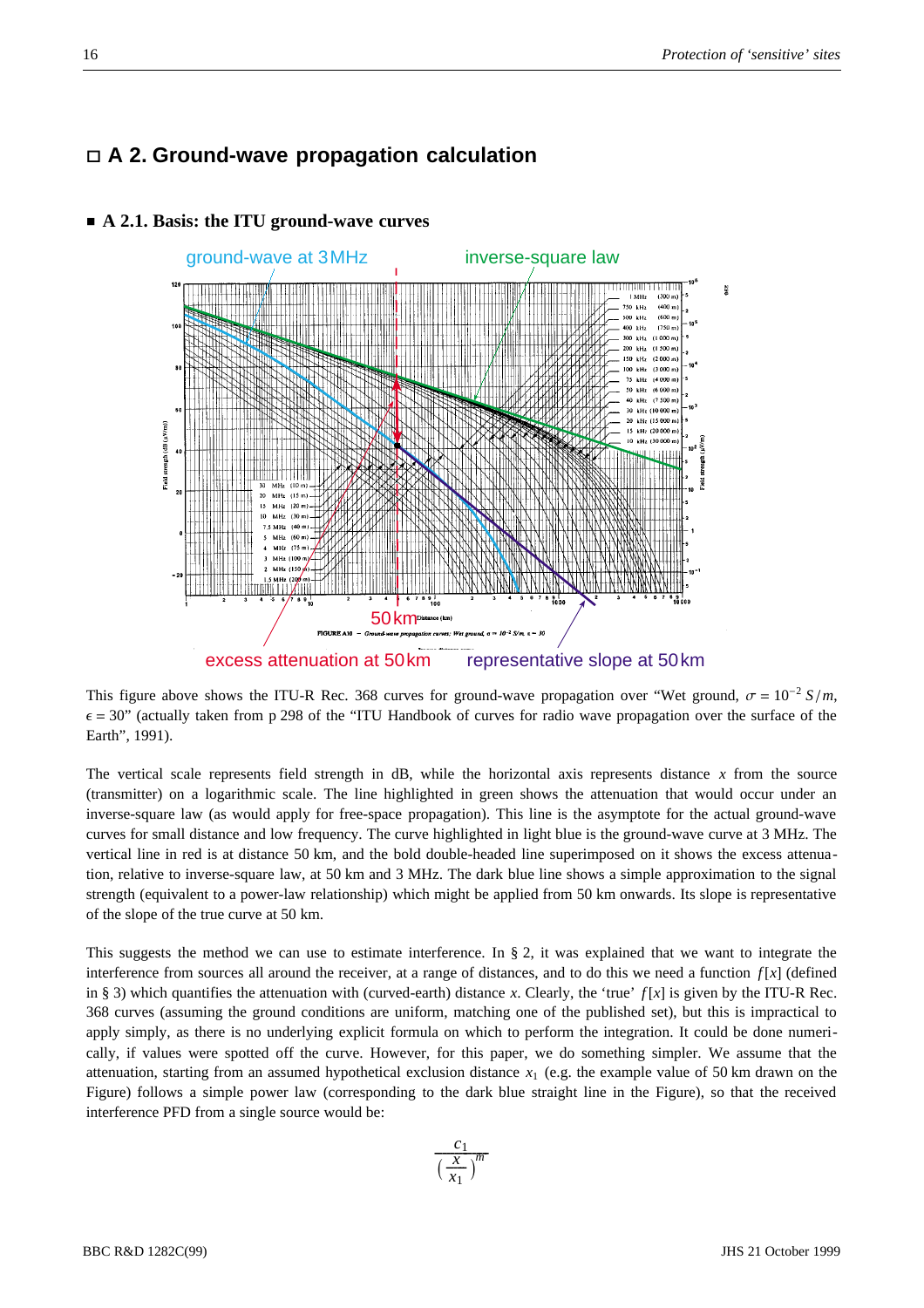where  $c_1$  is the PFD at distance  $x_1$ . We can determine  $c_1$  as follows. We calculate the value that would arise according to the inverse-square law, and reduce it by a factor  $\gamma$  that accounts for the excess attenuation relative to the inverse-square law at this distance. We read  $\gamma$  (or more strictly, its value expressed in dB,  $10$  Log[ $10, \gamma$ ]) off the ITU-curves Figure as the distance between the relevant curve and the line representing the inverse-square law, for distance  $x_1$  — i.e. the length of the bold red double-headed line. We then determine the downward slope *m* at the same point; it is one-tenth of the number of dB by which the dark blue line falls in one decade of distance *x*.

Note that by working in this way we do not need to use the absolute vertical calibration of the ITU curves, which are actually expressed as numerical field strength for some assumed type and power of transmitter. As a dB scale is used, we can simply express the attenuation relative to the inverse-square law.

We can therefore approximate  $f[x]$  as:

$$
f[x] = \frac{\gamma}{4 \pi x_1^2} \cdot \frac{1}{(\frac{x}{x_1})^m} = \frac{\gamma x_1^{m-2}}{4 \pi x^m}
$$

We substitute this, and the geometry of Appendix A 1.1. into the integral propounded in § 3 to obtain the PFD resulting from uniformly-distributed interference sources lying at distances between a hypothetical exclusion distance  $x_1$  and some maximum distance  $x_{\text{max}}$  from the receiver:

$$
\begin{split} \text{PFD} &= \int_{A} p_{\text{TX}} \, g_{\text{TX}} \, D \, f[x] \, dA \, = \, \int_{x_1}^{x_{\text{max}}} \, p_{\text{TX}} \, g_{\text{TX}} \, D \, \frac{\gamma \, x_1^{m-2}}{4 \, \pi \, x^m} \, 2 \, \pi \, R_E \, \text{Sin} \left[ \, \frac{x}{R_E} \right] \, dx \\ &= \, \frac{\gamma \, p_{\text{TX}} \, g_{\text{TX}} \, D \, R_E \, x_1^{m-2}}{2} \, \int_{x_1}^{x_{\text{max}}} \, \frac{\text{Sin} \left[ \, \frac{x}{R_E} \right]}{x^m} \, dx. \end{split}
$$

The integral cannot be performed in general, but once particular numerical values are inserted for *m*, *RE* and the limits of integration it can always be evaluated using *Mathematica*. (The solution involves the use of Hypergeometric Functions!).

The results are given in PFD (units of watt/ $m^2$ ); they can be converted to the more familiar electric field strength, expressed in  $dB\mu V/m$ , using the following formula:

field strength, 
$$
dB\mu V/m = 120 + 10 \text{Log}[10, 120 \pi \text{ PFD}]
$$

To determine the necessary exclusion zone to protect a particular receiving site, we simply try a range of hypothetical values until the resulting predicted interfering PFD (or equivalent field strength) is compatible with the receiving operation carried out at the site.

#### **A 2.2. A simple check on the assumptions about the PLT system**

If we assume that for small distances *x* from a source, ground-wave propagation offers attenuation similar to that given by the inverse-square law, then we can check the assumptions made in § 3.2 give sensible results. To restate the values, we assumed that the power injected in  $10 \text{ kHz}$  was  $p_{\text{TX}} = 0.0005 \text{ W}$  and the effective transmitting antenna gain was  $-20$  dBi, i.e.  $g_{\text{TX}} = 0.01$ , giving an EIRP (in 10 kHz) of  $5 \times 10^{-6}$  W.

The PFD at 10 m is therefore  $\frac{p_{\text{TX}} g_{\text{TX}}}{4 \pi \times 10^2}$  = 3.98 × 10<sup>-9</sup>W, or a field strength of 61.8 dB $\mu$ V/m (10 kHz). This is not inconsistent with the reported measurements made by the Radiocommunications Agency.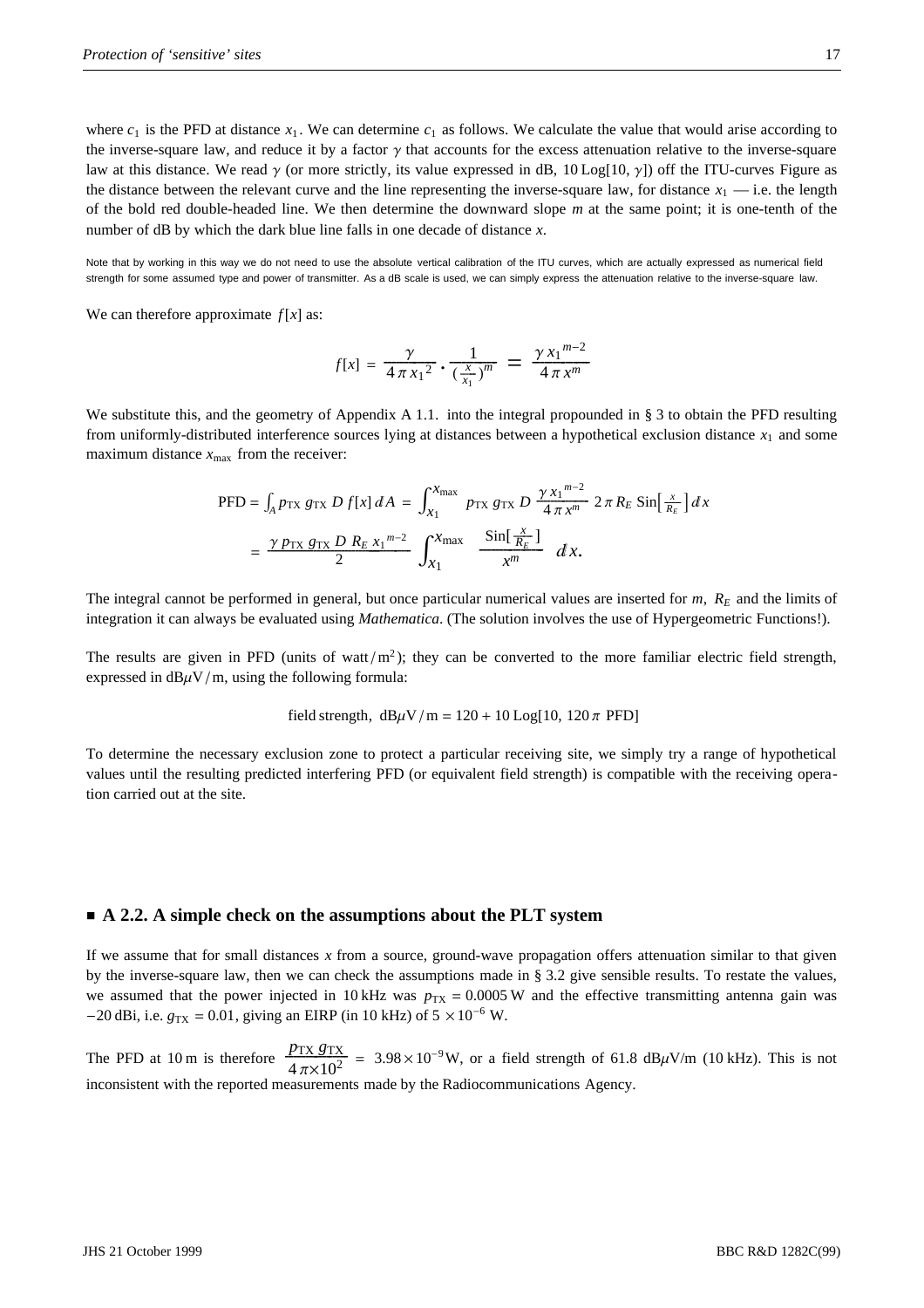#### **A 2.3. Input data and results obtained**

Further to the specific assumptions about the PLT system, we also have to supply the calculation with values of the excess-attenuation factor  $\gamma$ , and downward slope *m* for each assumed hypothetical exclusion distance  $x_1$ . We also have to assume an upper limit  $x_{\text{max}}$  for the integration, for which the highest possible value is the distance to the antipodal point,  $\pi R_E$ . The significance of this assumption is checked in Appendix A 2.4.

We obtain these values by reading off the appropriate ITU-R curves. These are available for various ground conditions, of which the "Wet ground" appears to be representative of much of the UK, including the BBC Monitoring site at Caversham.

## $\sigma$  **Values for "wet ground,**  $\sigma = 10^{-2}$  **S/m,**  $\epsilon = 30$ **"**

The following values are for 3 MHz and are thus representative of the 'lower' of the two PLT 'bands' used by Nor.Web. Note that values for  $\gamma$  can only be read off the curves to an accuracy of about a dB, and so the results cannot be expected to have any greater accuracy than this.

| exclusion distance,<br>$x_1$ km | excess attenuation at $x_1$ ,<br>$10$ Log[10, $\gamma$ ] dB | slope,<br>$\boldsymbol{m}$ | PFD in 10 kHz,<br>$W/m^2$ | equivalent field strength,<br>$dB\mu V/m$ (10 kHz) |
|---------------------------------|-------------------------------------------------------------|----------------------------|---------------------------|----------------------------------------------------|
| 10                              | 17                                                          | 4.5                        | $7 \times 10^{-14}$       | 14.2                                               |
| 20                              | 23                                                          | 4.5                        | $1.8 \times 10^{-14}$     | 8.25                                               |
| 30                              | 28                                                          | 4.5                        | $5.6 \times 10^{-15}$     | 3.25                                               |
| 50                              | 33                                                          | 4.9                        | $1.5 \times 10^{-15}$     | $-2.4$                                             |
| 100                             | 40                                                          | 5.5                        | $2.5 \times 10^{-16}$     | $-10.2$                                            |
| 200                             | 53                                                          | 8.3                        | $7 \times 10^{-18}$       | $-25.8$                                            |
|                                 |                                                             |                            |                           |                                                    |

## $\sigma$  **Values for "dry ground,**  $\sigma = 3 \times 10^{-4}$  **S/m,**  $\epsilon = 7$ **"**

The following values are for 3 MHz, as before, but in this case for dry ground. This in effect gives a lower bound to the likely exclusion distances — there is also a "very dry ground" in the ITU set, but the "dry" case is already much drier than likely to be found in the UK.

| exclusion distance,<br>$x_1$ km | excess attenuation at $x_1$ ,<br>$10$ Log[10, $\gamma$ ] dB | slope,<br>m | PFD in 10 kHz,<br>$W/m^2$ | equivalent field strength,<br>$dB\mu V/m$ (10 kHz) |
|---------------------------------|-------------------------------------------------------------|-------------|---------------------------|----------------------------------------------------|
| 10                              | 37                                                          | 4.2         | $8 \times 10^{-16}$       | $-5.2$                                             |
| 20                              | 42                                                          | 4.3         | $2.4 \times 10^{-16}$     | $-10.4$                                            |
| 30                              | 47                                                          | 4.6         | $6.8 \times 10^{-17}$     | $-15.9$                                            |
|                                 |                                                             |             |                           |                                                    |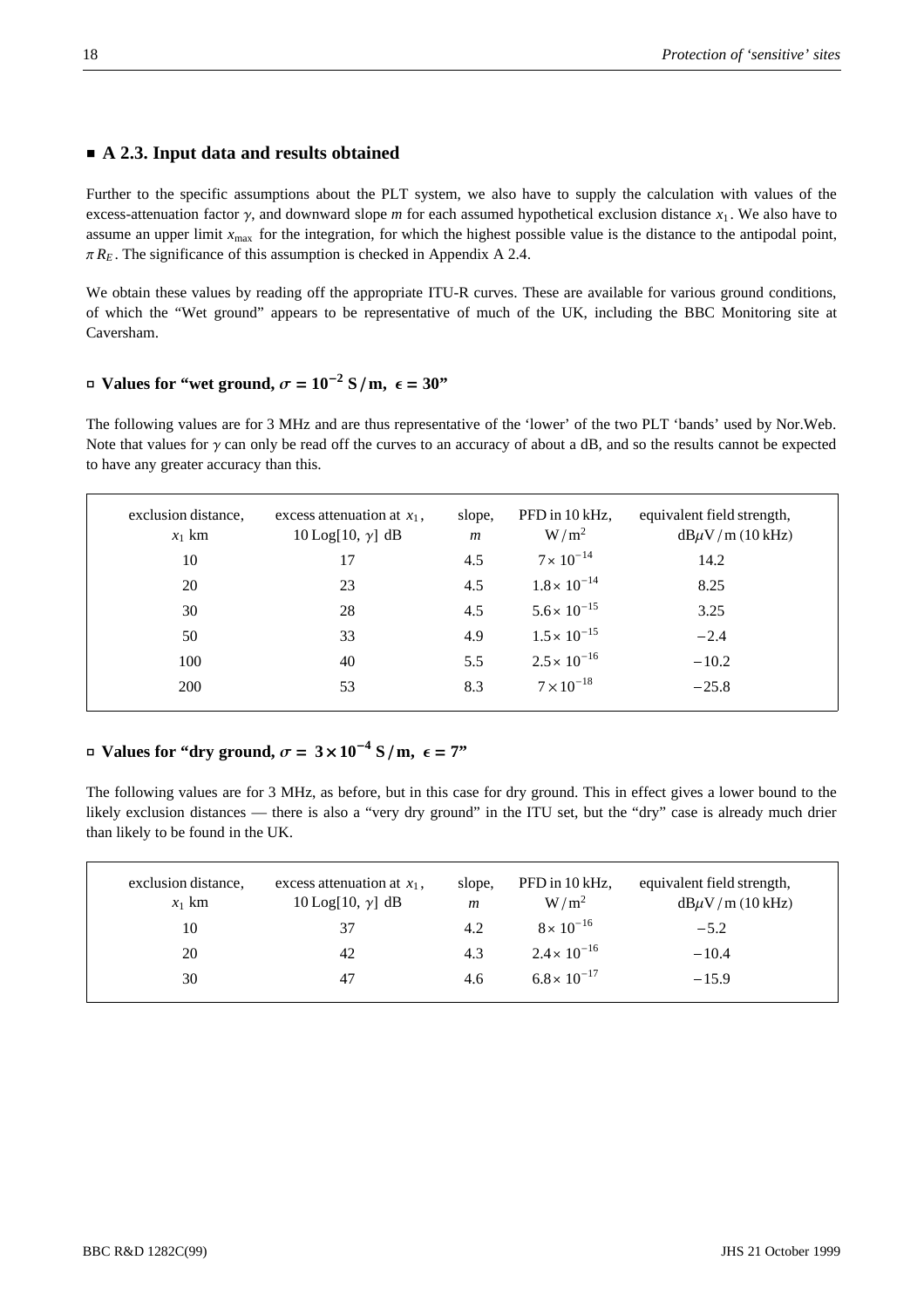#### $\Box$  **Values for "sea water, average salinity,**  $\sigma = 5 \text{ S/m}, \epsilon = 70$ **"**

The following values are for 3 MHz, as before, but in this case for sea. Of course, PLT is not going to be installed in the sea, but ships do make use of HF communications, and the distance from shore can be considered as an exclusion distance.

| exclusion distance,<br>$x_1$ km | excess attenuation at $x_1$ ,<br>$10$ Log[10, $\gamma$ ] dB | slope,<br>$\mathfrak{m}$ | PFD in 10 kHz,<br>$W/m^2$ | equivalent field strength,<br>$dB\mu V/m$ (10 kHz) |
|---------------------------------|-------------------------------------------------------------|--------------------------|---------------------------|----------------------------------------------------|
| 100                             |                                                             |                          | $5.5 \times 10^{-12}$     | 33.2                                               |
| 500                             |                                                             | 7.5                      | $3.2 \times 10^{-14}$     | 10.8                                               |
| 1000                            | 44                                                          | 15                       | $2.7 \times 10^{-17}$     | $-19.9$                                            |
|                                 |                                                             |                          |                           |                                                    |

#### **A 2.4. Some checks on sensitivity of the results**

Many of the data values assumed have an obvious simple dB-for-dB impact on the result. This clearly applies to the values assumed for  $p_{TX}$ ,  $g_{TX}$ , *D*, and the value read off the ITU curve for  $\gamma$ . The effect of other assumptions is not so obvious, and these are discussed below.

#### **- Upper limit of integration**

It can reasonably be argued that the method used must overestimate the level of interference, since the curves always roll off progressively faster, and thus the interference contributed by far-distant locations is over-estimated by the simple straight-line approximation that is used. It can also be argued that the use of the antipodal point as the upper limit of integration is excessive. In fact neither is a significant issue, simply because the rate of roll-off — even at the slower rate implied by the straight-line approximation — is sufficiently great that the region for which the straight line is a good match to the true curve makes the predominant contribution to the integral. We can confirm this by setting much closer upper limits to the integral.

If we take the "wet ground" case previously considered, and take an exclusion distance of 10 km (thus making the slope have a small value), then vary the upper limit of integration  $x_{\text{max}}$  we get the following results:

| upper limit of integration, | equivalent field strength, |
|-----------------------------|----------------------------|
| $x_{\rm max}$ km            | $dB\mu V/m$ (10 kHz)       |
| 30                          | 14                         |
| 100                         | 14.2                       |
| 1000                        | 14.2                       |
| 20016                       | 14.2                       |
| (antipodal point)           |                            |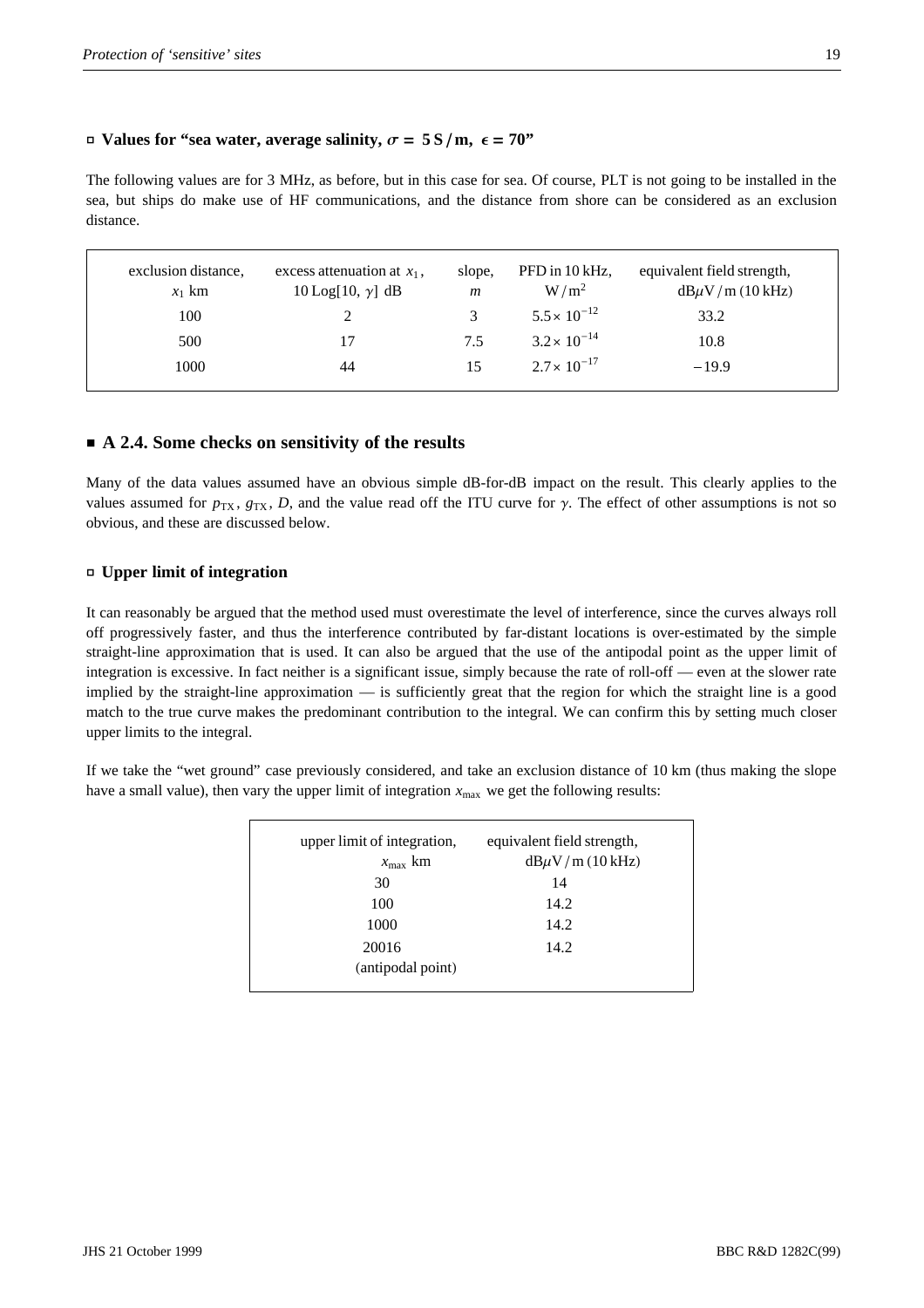| upper limit of integration, | equivalent field strength, |
|-----------------------------|----------------------------|
| $x_{\text{max}}$ km         | $dB\mu V/m$ (10 kHz)       |
| 150                         | $-11.4$                    |
| <b>200</b>                  | $-10.6$                    |
| 300                         | $-10.3$                    |
| 1000                        | $-10.2$                    |
| 20016                       | $-10.2$                    |
| (antipodal point)           |                            |

A further check for an exclusion distance of 100 km shows similar lack of sensitivity:

This means that we may take the use of the straight-line as a good approximation affording little error. It also means that we do not have to worry about whether signals from near the antipodal point travel by the 'long' path as well as the 'short' path.

#### **- Slope sensitivity**

Reading the downward slope *m* off the ITU curves is a matter of visual judgement, so it is interesting to check what difference it would make to the results. The following values are calculated for the "wet ground" case for an exclusion distance of 10 km, and explore a range of values for *m* around the nominal one of 4.5:

| slope, $m$ | equivalent field strength,<br>$dB\mu V/m$ (10 kHz) |
|------------|----------------------------------------------------|
| 4          | 15.2                                               |
| 4.25       | 14.7                                               |
| 4.5        | 14.2                                               |
| 4.75       | 13.8                                               |
| 5          | 13.5                                               |
|            |                                                    |

It can be seen that for this situation at least, the difference caused by changes in the estimates of *m* are small and of similar order to other errors — in particular,  $\gamma$  can only be estimated to about a dB.

#### ■ A 2.5. Some comments on previous results

Previous studies have given widely different results for the size of exclusion zone needed to protect sensitive sites. Part of the reason for this was the use of widely-different assumptions for the attenuation occurring in ground-wave propagation.

In particular, frequent mention has been made of a 10 km exclusion distance. This originates from a study by the RAF [2]. That study involved several steps, of which the last two contained questionable assumptions.

**The first step** was to estimate the interference which would be caused by a single PLT system.

Propagation was first assumed to follow the inverse-square law that would be applicable to free space. Doing this, and following some detailed evaluation of system parameters, the study in effect derived the standard expression PFD =  $\frac{\text{EIRP}}{4 \pi x^2}$ , but with a specific value for the EIRP.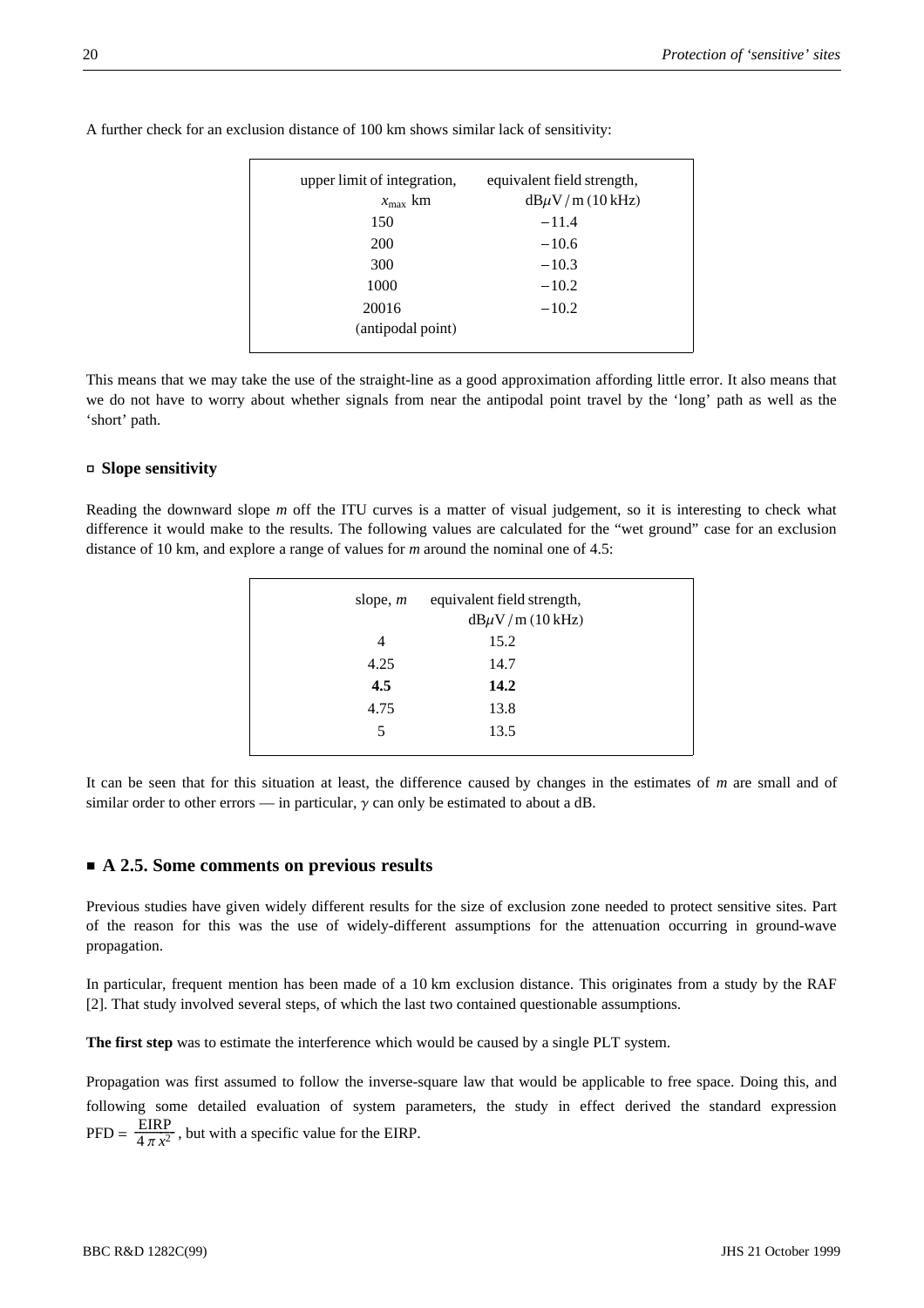The next step was to take note of an assertion made by Nor.Web that the signal was attenuated more rapidly, falling at  $25 dB$  decade of distance, rather than the  $20 dB$  decade of the inverse-square law. To take account of this, the exponent 2 was replaced by 2.5, thus in effect giving the new law:

$$
\mathrm{PFD} = \frac{\mathrm{EIRP}}{4\,\pi\,x^{2.5}}
$$

Note that doing this contains a *hidden assumption* that the PFD under the new formula should match that given by the standard formula at the distance of 1 metre. This is more than the Nor.Web measurements say — they merely indicated the slope of roughly  $25 dB$  / decade.

Using this formula, together with the EIRP estimates and whatever was assumed to be a tolerable level of interference, the study concluded that a single PLT system could be no closer than 4.4 km to the receiving site.

We can study these assumptions by reference to the ITU curves once more, see below:



The Figure shows the same set of ITU curves as used in Appendix A 2.1, with the curve for 3 MHz once again highlighted in light blue, and the inverse-square-law line in green. The line in red has a downward slope of  $25 \text{ dB}/\text{decade}$ , and would intersect the inverse-square-law line at 1 m, and illustrates the assumption made by applying the law  $PDF = \frac{EIRP}{4 \pi x^{2.5}}$ .

Note in particular that the red line (in effect, that applied by the RAF study) lies below the 'true' curve until they cross at a distance of 14 km. It follows that the law assumed in the RAF study would *underestimate* all interference that was closer to the receiver than 14 km, thus calling its conclusion about single interferers into question.

**The second step** of the RAF study attempted to account for the possibility of multiple interferers by arbitrarily extending the radius of the exclusion zone from the distance of 4.4 km (for a single interfering system) to 10 km.

We can simply demonstrate that this takes inadequate account of the possible interference. Following the assumed 25 dB/decade law, increasing the distance for a single interferer up to 10 km would reduce the interference by about 9 dB. However, with each substation serving an area of 600 m diameter, there could be roughly 100 PLT systems around the immediate periphery of the 10 km exclusion zone. This would increase the interference power by a factor of 100, or 20 dB, giving a net increase (compared with the original single system at 4.4 km) of roughly 11 dB. Furthermore, there is no reason to suppose that the only installation of PLT systems is in a thin circle around the periphery — there could be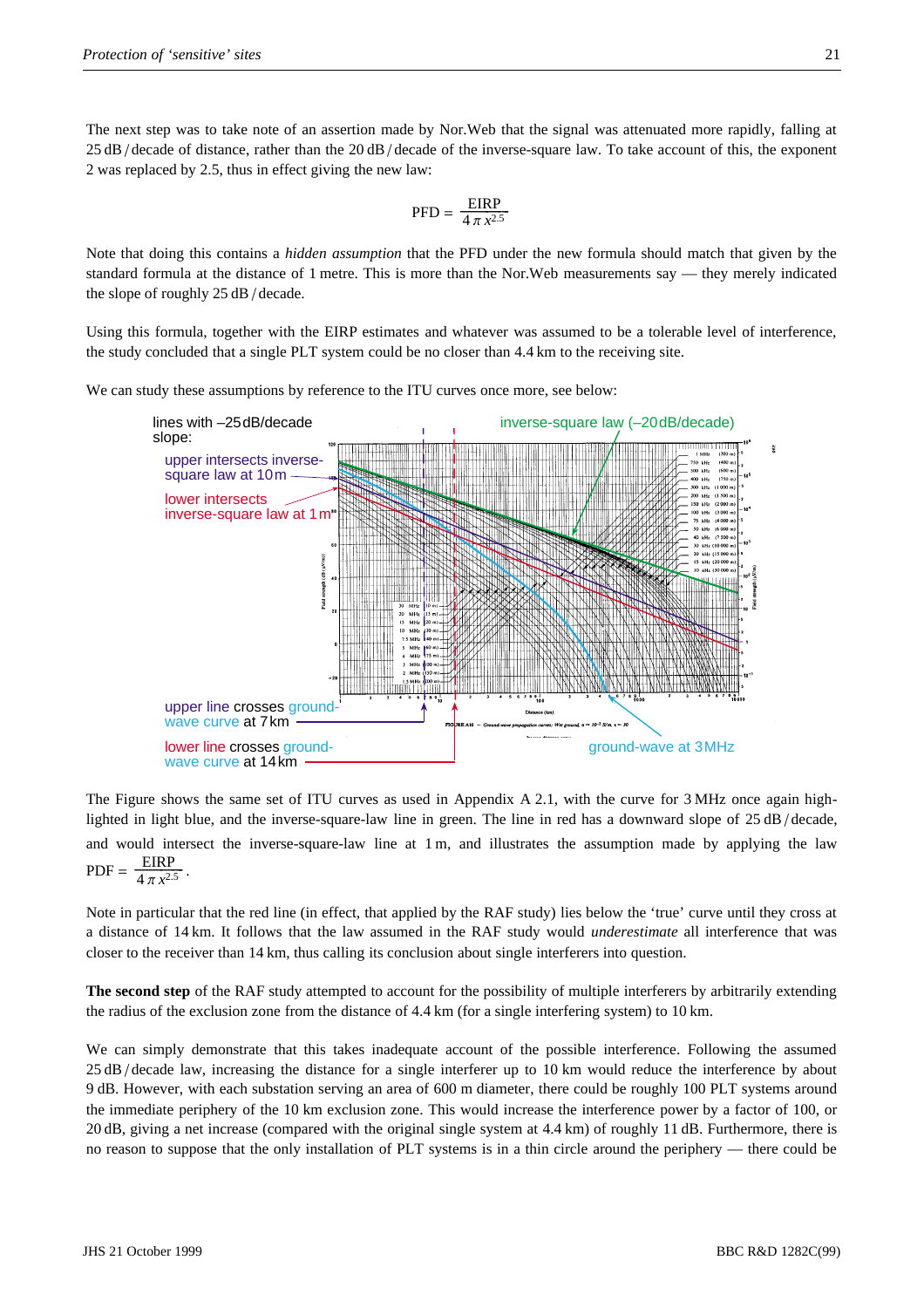another 100 in a ring around them, and so on. These further interferers would suffer only slightly increased attenuation, making the situation even worse. It is clear that integration over the installed area is necessary.

The present author made simple calculations to illustrate the need for more careful consideration of propagation than simply applying a slope of 25 dB/decade. In this case he took the line shown in dark blue on the Figure; it intersects the inverse-square law at 10 m. This removes the first arbitrary (and hidden) assumption of the RAF study. The value of 10 m was chosen since this ensures that the formula roughly matches the results of RA measurements at this distance. Calculations which integrated the effects of all the interference sources outside the exclusion zone using this relationship gave rise to absurdly large exclusion zones — bigger than the country! (Since the assumption of a fixed 25 dB/decade slope is now known to be manifestly false, the details of these calculations are not reported here).

This is easily explained by reference to the Figure once more. The dark blue line crosses the 'true' curve at 7 km, implying that the effect of all the interferers taken into account (which were always more distant than this) was over-estimated.

Indeed, looking at the curves shows that the interfering signals are attenuated at a rate of more than 25dB/decade for all the distances (and frequencies) shown. There will be some lesser distance, closer to the source than 1 km, at which the slope would have the value 25dB/decade — presumably this is the range within which the Nor.Web measurements were made.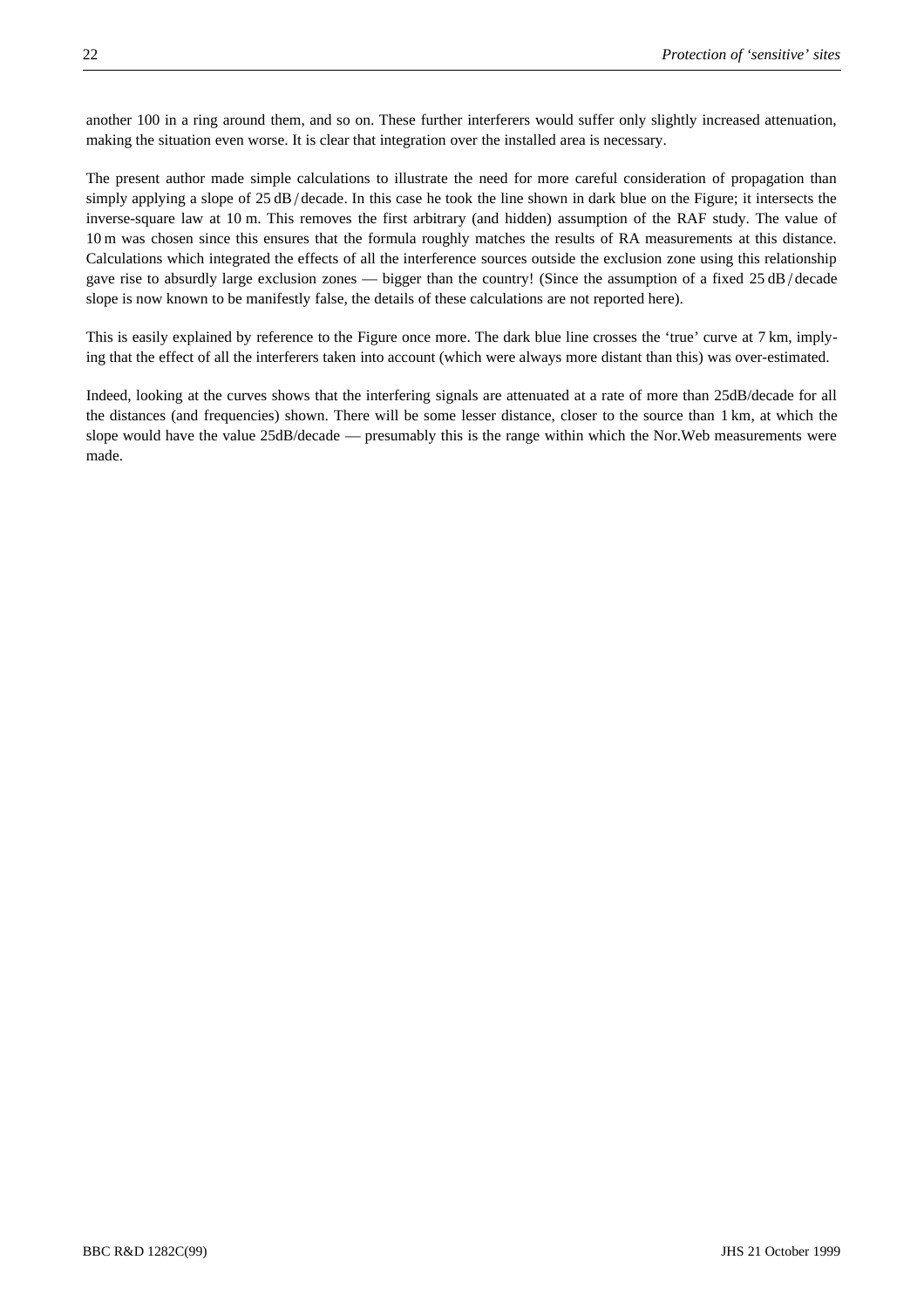## **A 3. Sky-wave propagation calculation**

#### **A 3.1. Derivation**

Taking the geometry of the situation from Appendix A 1.2, and making a simple allowance for losses by applying an attenuation factor  $\alpha$  to account for the power lost to ionospheric absorption in each hop, and another factor  $\beta$  to account for the loss involved in each ground reflection, we obtain the following form for  $f[x]$ :

$$
f[x] = \frac{\alpha^n \beta^{n-1}}{4 \pi s^2}
$$
  
= 
$$
\frac{\alpha^n \beta^{n-1}}{16 \pi n^2 (R_E^2 - 2 \cos[\frac{x}{2nR_E}] R_E (h + R_E) + (h + R_E)^2)}
$$

We can then apply this in the integral we use to calculate the interference:

$$
\text{PFD} = \int_{A} p_{\text{TX}} g_{\text{TX}} D f[x] dA =
$$
\n
$$
\int_{x_{1}}^{x_{\text{max}}} p_{\text{TX}} g_{\text{TX}} D \frac{\alpha^{n} \beta^{n-1}}{16 \pi n^{2} (R_{E}^{2} - 2 \cos[\frac{x}{2nR_{E}}] R_{E} (h + R_{E}) + (h + R_{E})^{2})} 2 \pi R_{E} \sin[\frac{x}{R_{E}}] dx
$$
\n
$$
= \frac{\alpha^{n} \beta^{n-1} p_{\text{TX}} g_{\text{TX}} D R_{E}}{8 n^{2}} \int_{x_{1}}^{x_{\text{max}}} \frac{\sin[\frac{x}{R_{E}}]}{(R_{E}^{2} - 2 \cos[\frac{x}{2nR_{E}}] R_{E} (h + R_{E}) + (h + R_{E})^{2})} dx.
$$

Note that the upper limit of integration  $x_{\text{max}}$  that we choose may not exceed  $x_{\text{Max},n} = 2 n R_E$  ArcCos $\left[\frac{R_E}{R_E + h}\right]$  (for which rays are tangential to the ground).

#### **A 3.2. Results**

#### **- Comparison with free-space propagation**

It is instructive to plot  $f[x]$  for various numbers of hops, and to compare these with free-space propagation over a distance equivalent to the curved-Earth distance *x*. This is illustrated in the following Figure, for which values of  $\alpha = \beta = 1$  have been assumed (i.e. no losses in reflections), together with an ionospheric height of 300 km:

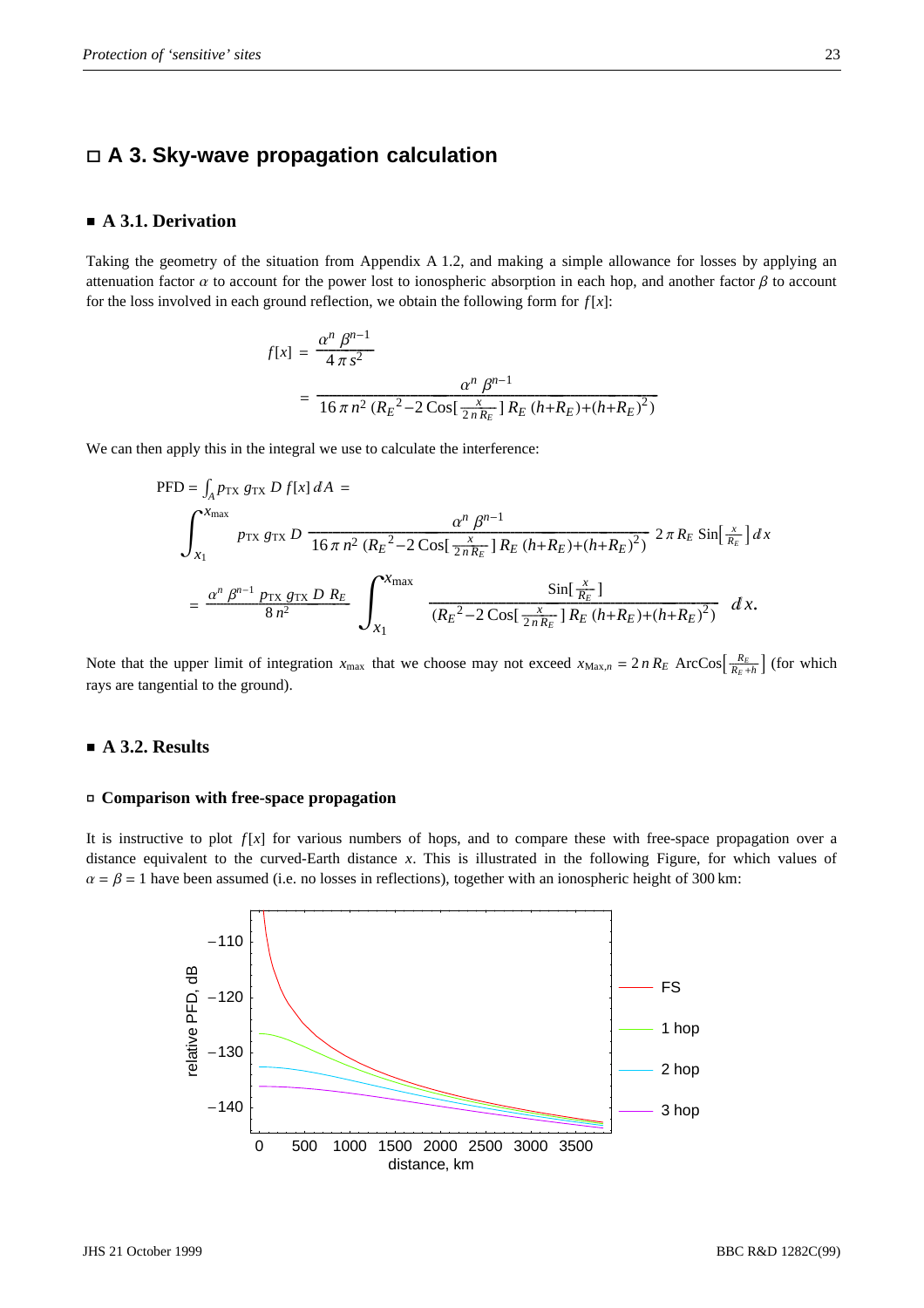As expected, free-space attenuation (red curve) decreases dramatically for small distances. In contrast, the variation with distance is less marked for the ionospheric-propagation cases. This is because the signal has to go to the ionosphere and back anyway, so the distance travelled is approximately 2 *n h* for any nearby points. This also explains a difference of 6 dB between 1- and 2-hop cases. For more-distant locations, it makes little difference how many hops there are, as the polygonal path does not deviate so much from the Great Circle around the surface of the Earth. The *x*-axis range of the plot has been limited to the distance over which one-hop propagation is possible — care must be taken not to apply the formula over longer ranges as this would be equivalent to rays passing through the Earth!

Note that subsequent calculations do make a simple allowance for reflection losses, as a result of which the attenuation will increase with the number of hops. The above-noted difference of 6 dB between 1- and 2-hop cases (for short distances) will therefore be greater in practice.

#### **- Calculated PFD**

For the following we use the same PLT parameters as set out in § 3.2. of the main text, assuming that the density applies over the whole area which is integrated. Only 1-hop propagation is considered, and an ionospheric reflection loss of 10 dB, i.e.  $\alpha = 0.1$ , is assumed, together with an ionospheric height of 300 km.

It is of interest to look at the problem two ways: we can vary the inner integration limit, to see the value of any exclusion distance, and we can vary the outer limit — in effect limiting the area over which PLT is assumed to be deployed (supposing that it is centred on the receiving site).

The Figure below applies the above assumptions to the 1-hop case, while the upper limit of integration is set to the maximum distance for which 1-hop propagation is possible:



It can be seen that the interference decreases only slowly until a very large exclusion distance is reached. This is easily explained in combining two concepts. The rate of attenuation with distance from the receiver is not dramatic, as previously explained, while the nearby part of the Earth has a relatively small area compared with the whole area included in the calculation. So only when the exclusion distance is large is the number of interferers greatly reduced, and their value further diminished by distance, whence the shape of the curve follows.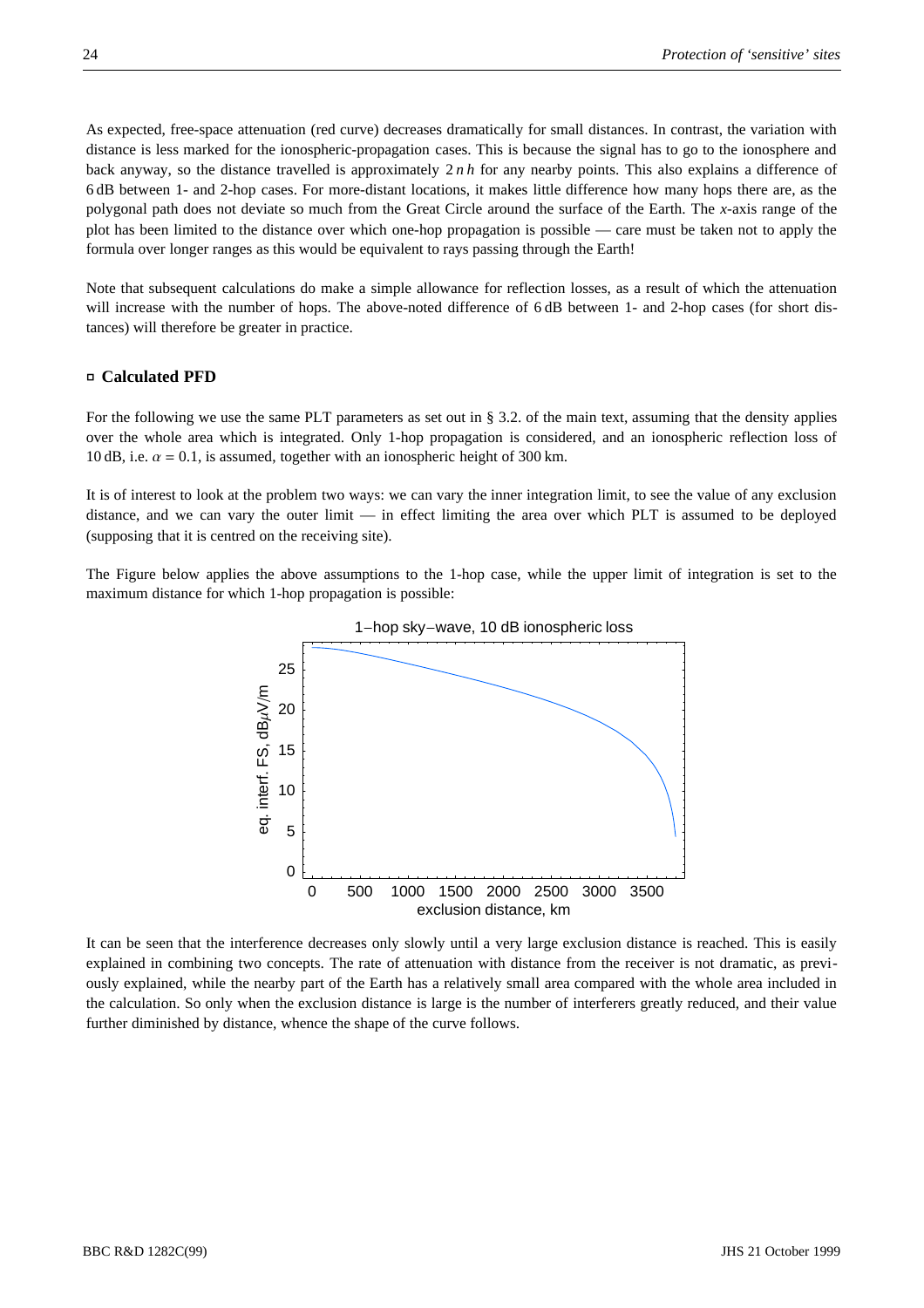Similarly, if we assume no exclusion zone, and vary the outer limit of integration, we get the following Figure:



At first there is a rapid increase in interference as the outer limit is increased — the number of interferers included increases rapidly, while the attenuation of the added outermost ones is scarcely less than for the nearest ones. For larger distances, the added area is relatively less important and the attenuation of its contributions greater.

What these calculations show is that PLT interference via sky wave would be a significant problem were large areas of the Earth to be covered with PLT systems at the assumed density.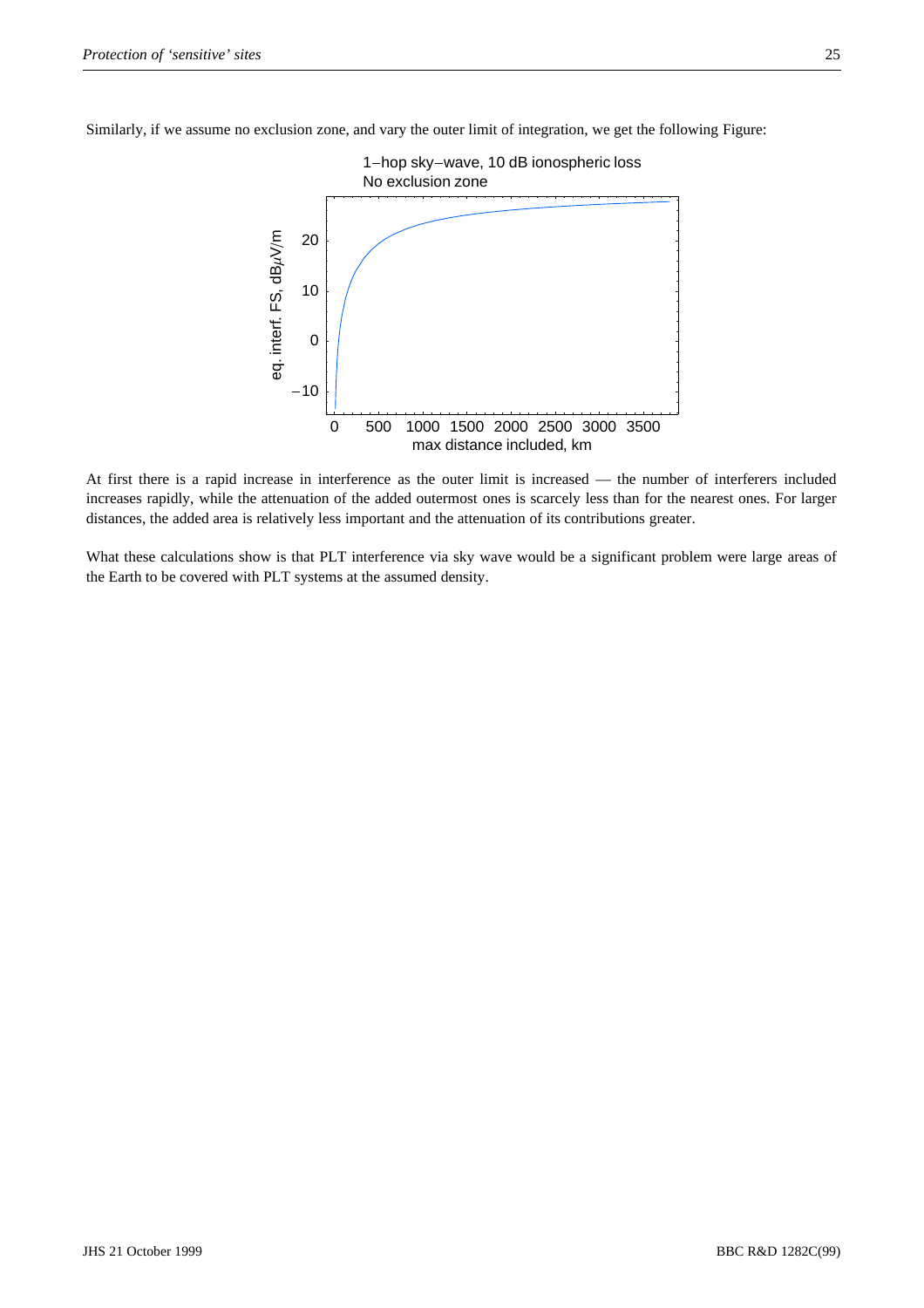## **A 4. Calculation of interference to aircraft**

#### **A 4.1. Derivation**

The geometry and calculation of this case is very similar to the case of sky-wave interference to a ground-based receiver, except that the path is similar to one-half of a hop, the height *h* is lower, and there are no ionospheric losses to allow for. Taking the geometry from Appendix A 1.3, we have a slant-path length *l* given by:

$$
l = \sqrt{R_E^2 - 2\cos\left[\frac{x}{R_E}\right]R_E\left(h + R_E\right) + \left(h + R_E\right)^2}
$$

while the maximum distance around the Earth from the point below the aircraft to the horizon (as seen from the aircraft) is given by:

$$
x_{\text{Max}} = R_E \ \text{ArcCos}\left[\frac{R_E}{R_E + h}\right].
$$

We may assume that simple free-space propagation applies, so:

$$
f[x] = \frac{1}{4 \pi l^2}
$$
  
= 
$$
\frac{1}{4 \pi (R_E^2 - 2 \cos[\frac{x}{R_E}] R_E (h + R_E) + (h + R_E)^2)}
$$

so the integrated interference becomes:

$$
\begin{split} \text{PFD} &= \int_{A} p_{\text{TX}} \, g_{\text{TX}} \, D \, f[x] \, dA \, = \, \int_{x_{1}}^{x_{2}} p_{\text{TX}} \, g_{\text{TX}} \, D \, \frac{1}{4 \, \pi \, \left(R_{E}^{2} - 2 \, \text{Cos}\left[\frac{x}{R_{E}}\right] R_{E} \, \left(h + R_{E}\right) + \left(h + R_{E}\right)^{2}\right)} \, 2 \, \pi \, R_{E} \, \text{Sin}\left[\frac{x}{R_{E}}\right] \, dx \\ &= \, \frac{p_{\text{TX}} \, g_{\text{TX}} \, D \, R_{E}}{2} \, \int_{x_{1}}^{x_{2}} \, \frac{\text{Sin}\left[\frac{x}{R_{E}}\right]}{(R_{E}^{2} - 2 \, \text{Cos}\left[\frac{x}{R_{E}}\right] R_{E} \, \left(h + R_{E}\right) + \left(h + R_{E}\right)^{2}\right)} \, dx. \end{split}
$$